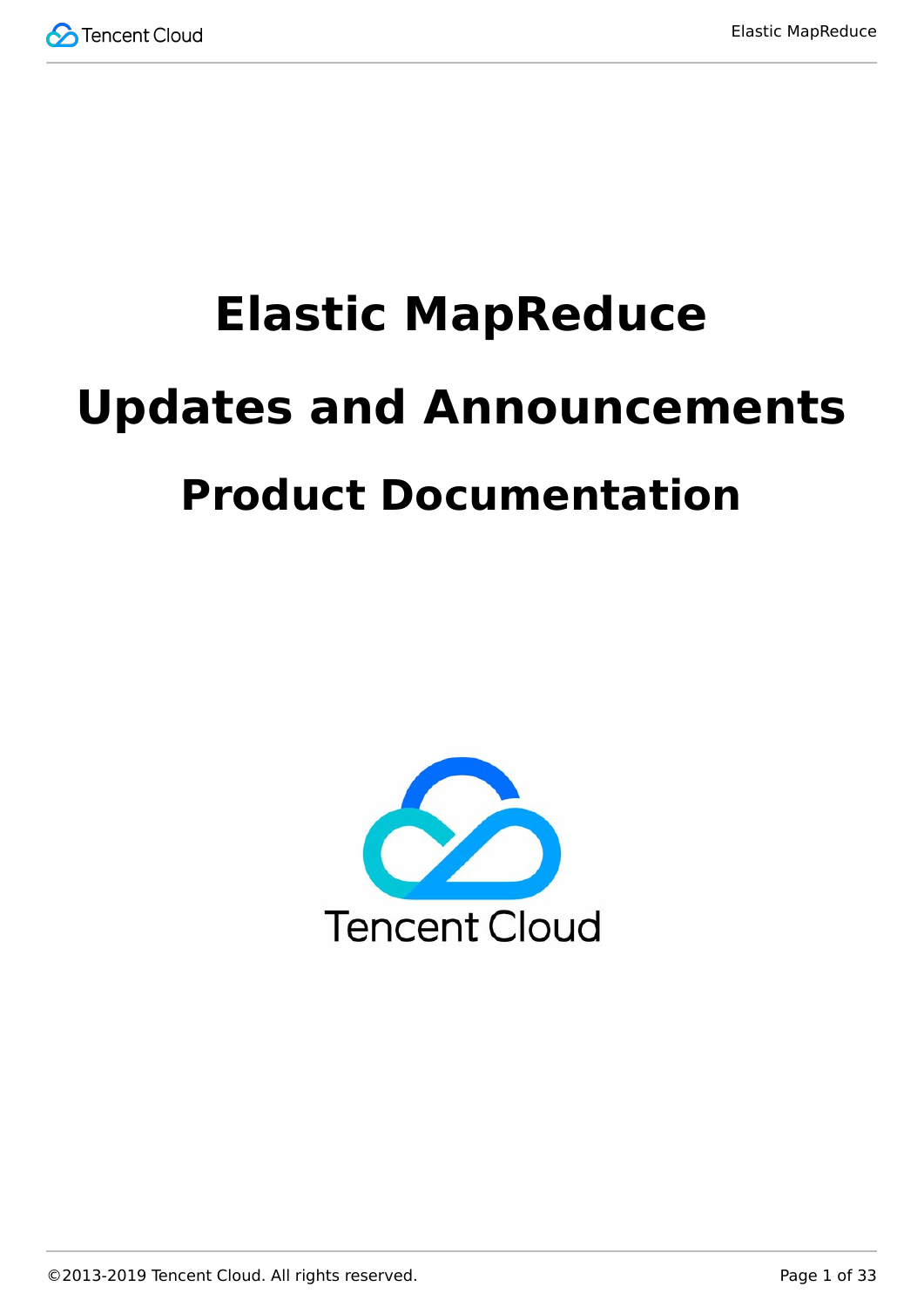#### Copyright Notice

©2013-2019 Tencent Cloud. All rights reserved.

Copyright in this document is exclusively owned by Tencent Cloud. You must not reproduce, modify, copy or distribute in any way, in whole or in part, the contents of this document without Tencent Cloud's the prior written consent.

Trademark Notice

#### **C** Tencent Cloud

All trademarks associated with Tencent Cloud and its services are owned by Tencent Cloud Computing (Beijing) Company Limited and its affiliated companies. Trademarks of third parties referred to in this document are owned by their respective proprietors.

#### Service Statement

This document is intended to provide users with general information about Tencent Cloud's products and services only and does not form part of Tencent Cloud's terms and conditions. Tencent Cloud's products or services are subject to change. Specific products and services and the standards applicable to them are exclusively provided for in Tencent Cloud's applicable terms and conditions.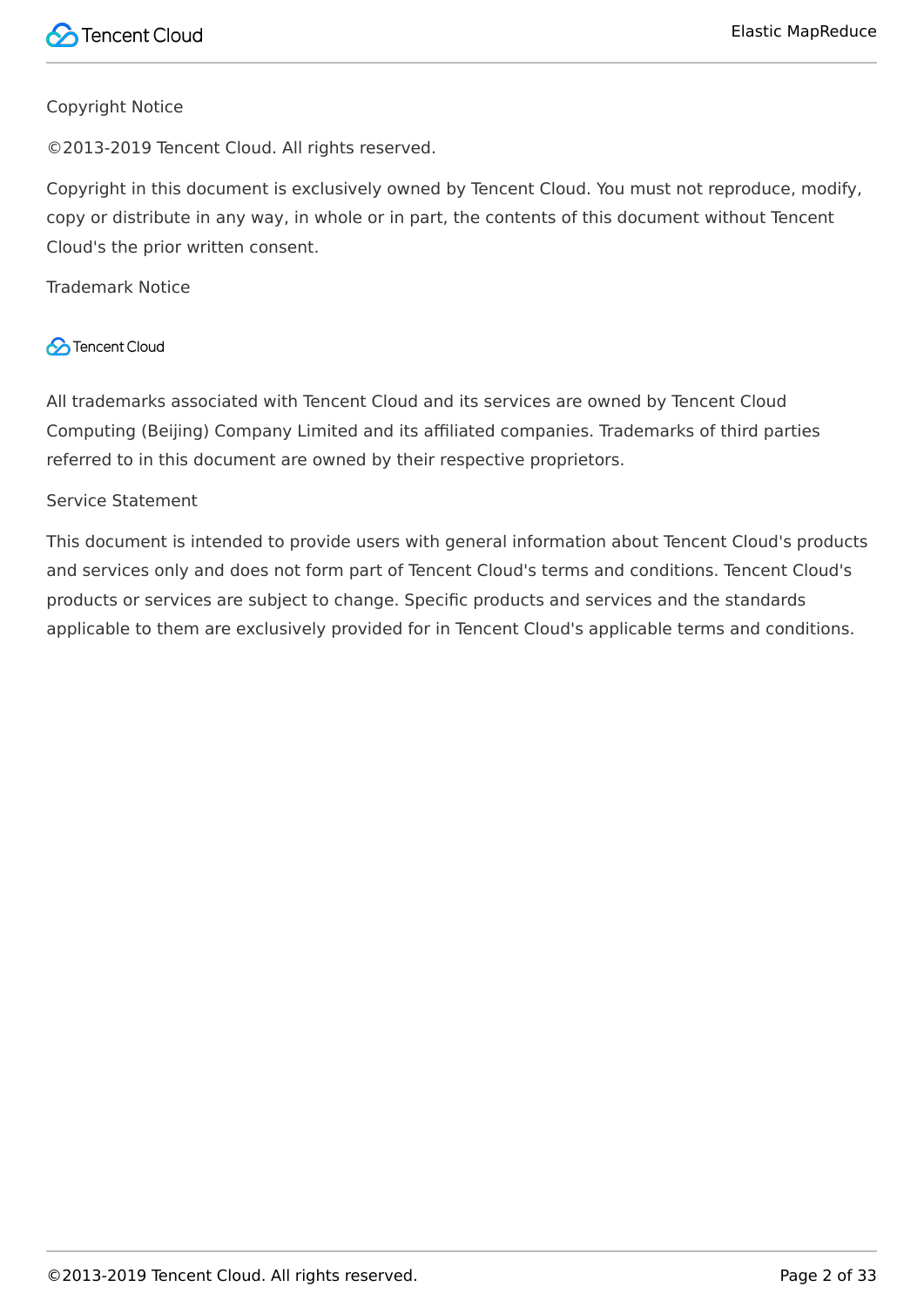

#### **Contents**

[Updates and Announcements](#page-3-0)

[Release Notes](#page-3-1)

[Notices](#page-24-0)

[Notice for Apache Log4j 2 RCE Vulnerability](#page-24-1)

[Alarm Policy Migration](#page-28-0)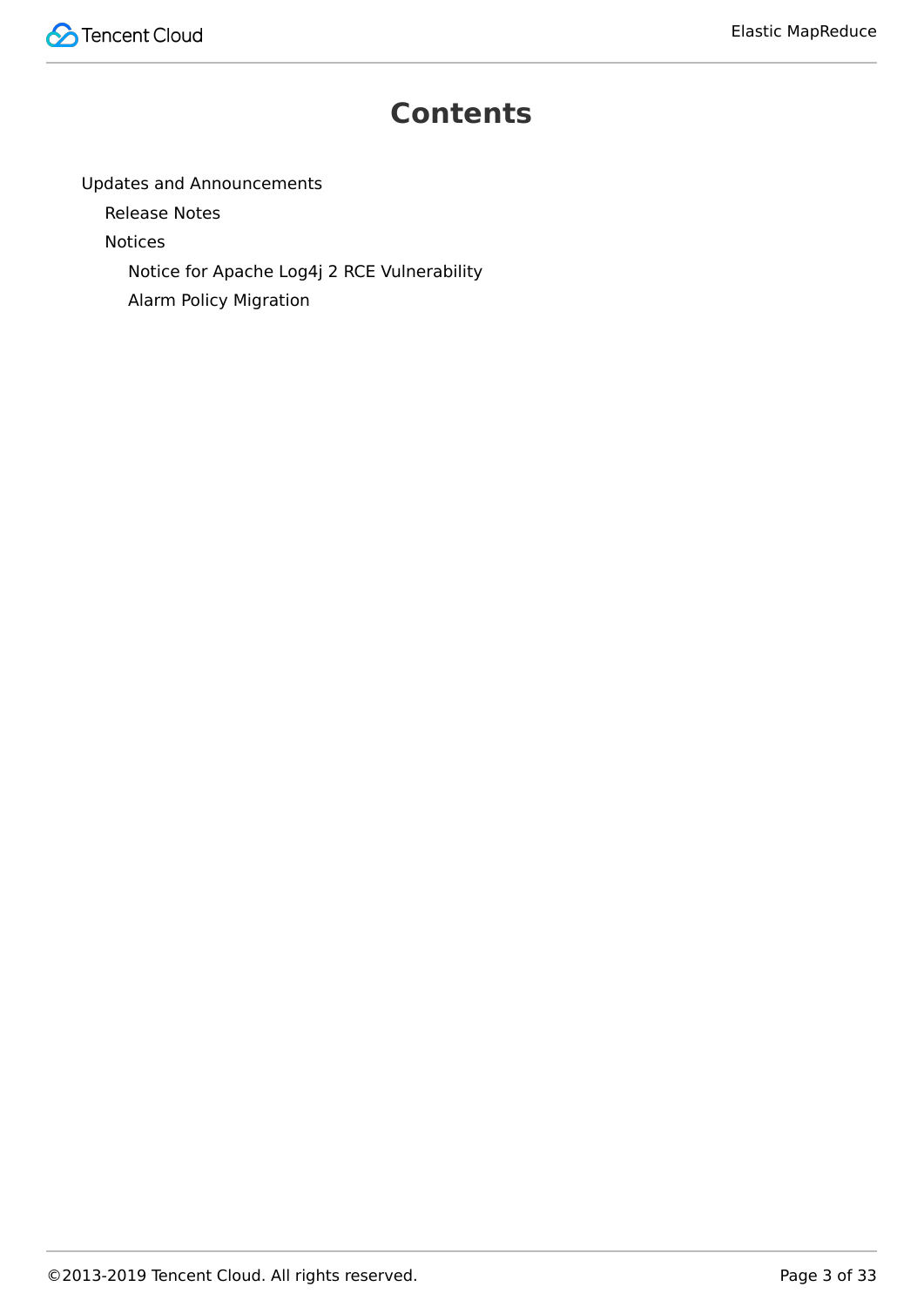# <span id="page-3-1"></span><span id="page-3-0"></span>Updates and Announcements Release Notes

Last updated:2022-05-24 09:31:13

## April 2022

| Update                                                         | Description                                                                                                                                                                                                                                                                                                                                                                                  | Release<br>Date     | Documentation                                                            |
|----------------------------------------------------------------|----------------------------------------------------------------------------------------------------------------------------------------------------------------------------------------------------------------------------------------------------------------------------------------------------------------------------------------------------------------------------------------------|---------------------|--------------------------------------------------------------------------|
| Released a<br>Hadoop cluster<br>version-EMR<br>V3.4.0.         | Added support for Spark 3.2.1, Trino<br>$\bullet$<br>372, Flink 1.14.3, HBase 2.4.5,<br>ZooKeeper 3.6.3, Impala 4.0.0, Zeppelin<br>0.10.1, Alluxio 2.8.0, Hudi 0.10.1, Iceberg<br>0.13.1, and GooseFS 1.2.0.<br>• Renamed PrestoSQL Trino in the new<br>version and added support for Ranger.<br>Monitoring metric alarms need to be<br>configured according to Trino in the new<br>version. | 2022-04-<br>22      | Component<br><b>Version</b><br><b>Trino Monitoring</b><br><b>Metrics</b> |
| Added the<br>event feature<br>and event-<br>related metrics.   | • Launched the new version of the<br>interactive features of the event list.<br>Added event-related metrics such as<br>$\bullet$<br>node single-disk inode utilization, single-<br>disk space utilization, single-disk IO<br>utilization, all HBase HMasters standby,<br>and all HDFS NameNodes standby.                                                                                     | $2022 - 04 -$<br>22 | <b>Cluster Event</b>                                                     |
| Added diverse<br>disk metrics for<br><b>HDFS</b><br>DataNodes. | • Added a great variety of metrics such<br>as block quantity, used disk capacity,<br>free disk capacity, and reserved disk<br>capacity.                                                                                                                                                                                                                                                      | $2022 - 04 -$<br>22 | <b>HDFS</b><br><b>Monitoring</b><br><b>Metrics</b>                       |
| Added support<br>for container-<br>based EMR<br>clusters.      | Added support for Spark deployment<br>based on EKS in Beijing, Shanghai,<br>Guangzhou, and Nanjing regions.                                                                                                                                                                                                                                                                                  | 2022-04-<br>12      |                                                                          |

#### March 2022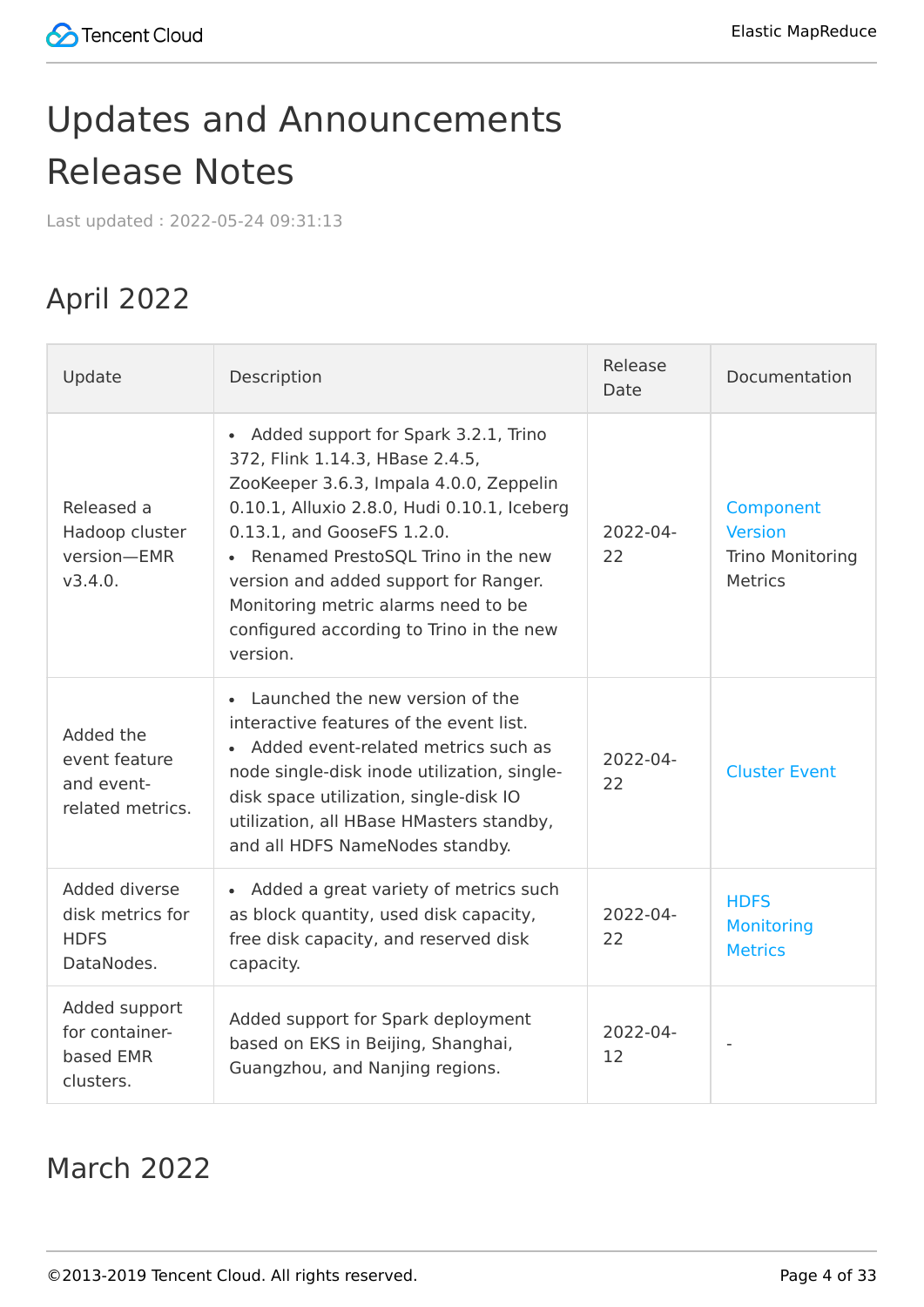| Update                                                                                      | Description                                                                                                                                                                                                 | Release<br>Date     | Documentation                                                                                      |
|---------------------------------------------------------------------------------------------|-------------------------------------------------------------------------------------------------------------------------------------------------------------------------------------------------------------|---------------------|----------------------------------------------------------------------------------------------------|
| Added the<br><b>StarRocks cluster</b><br>type.                                              | Added the StarRocks cluster type<br>and integrated open-source<br>StarRocks.                                                                                                                                | 2022-03-<br>11      | <b>StarRocks</b><br>Development<br>Guide                                                           |
| Added support for<br>adding nodes<br>without assigning<br>ApplicationMasters<br>by default. | Added support for adding nodes<br>without assigning<br>ApplicationMasters by default,<br>ensuring that the running<br>ApplicationMaster will not be<br>terminated and the job can be<br>performed normally. | 2022-03-<br>08      | Automatically<br><b>Adding Task Nodes</b><br><b>Without Assigning</b><br><b>ApplicationMasters</b> |
| Added load-based<br>scaling metrics.                                                        | Added load-based scaling metrics<br>such as ContainerPending,<br>AppPending, and AppRunning.                                                                                                                | $2022 - 03 -$<br>08 | <b>Auto Scaling</b>                                                                                |
| Added support for<br>setting node labels<br>for added host<br>resources.                    | Added support for setting YARN node<br>labels for added host resources to<br>increase the resource utilization<br>efficiency.                                                                               | $2022 - 03 -$<br>08 |                                                                                                    |

### January 2022

| Update                                                       | Description                                                                                                                                                                                                                          | Release<br>Date     | Documentation                                |
|--------------------------------------------------------------|--------------------------------------------------------------------------------------------------------------------------------------------------------------------------------------------------------------------------------------|---------------------|----------------------------------------------|
| Released a<br>Doris cluster<br>version-Doris<br>V1.2.0.      | Released Doris 0.15.                                                                                                                                                                                                                 | $2022 - 01 -$<br>21 | Component<br><b>Version</b>                  |
| Added support<br>for sharing<br>component<br>configurations. | Added support for sharing the<br>components of an existing cluster with<br>other clusters without deploying such<br>components again. This makes it easier<br>to manage multiple clusters with the<br>same component configurations. | $2022 - 01 -$<br>14 | Component<br>Configuration<br><b>Sharing</b> |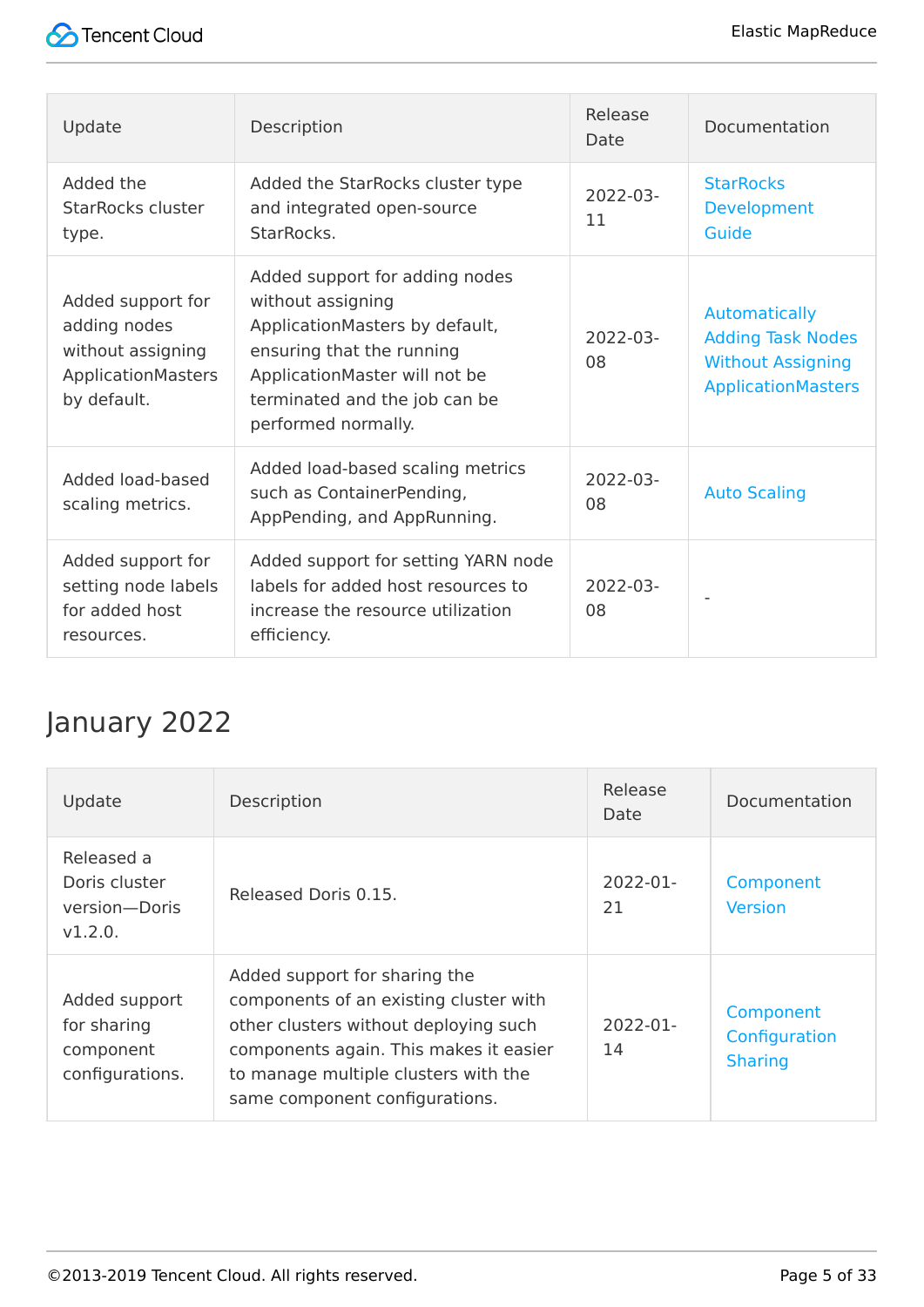

| Update                          | Description                                                                                                                | Release<br>Date | Documentation                                                                                                                                                                                                                                                                                                                                               |
|---------------------------------|----------------------------------------------------------------------------------------------------------------------------|-----------------|-------------------------------------------------------------------------------------------------------------------------------------------------------------------------------------------------------------------------------------------------------------------------------------------------------------------------------------------------------------|
| Added<br>monitoring<br>metrics. | Added Kylin, Zeppelin, Oozie, Storm, Livy,<br>and Kyuubi monitoring metrics.<br>Added new CosRanger monitoring<br>metrics. |                 | <b>Kylin Monitoring</b><br><b>Metrics</b><br>Zeppelin<br><b>Monitoring</b><br><b>Metrics</b><br>Oozie<br><b>Monitoring</b><br><b>Metrics</b><br><b>Storm</b><br><b>Monitoring</b><br><b>Metrics</b><br><b>Livy Monitoring</b><br><b>Metrics</b><br>Kyuubi<br><b>Monitoring</b><br><b>Metrics</b><br><b>COSRanger</b><br><b>Monitoring</b><br><b>Metrics</b> |
| Optimized log<br>search.        | Added support for more components and<br>global regions and optimized log search<br>interactions.                          |                 | <b>Log Search</b>                                                                                                                                                                                                                                                                                                                                           |

#### December 2021

| Update                                                     | Description                                                                                                                                                       | Release<br>Date | Documentation                   |
|------------------------------------------------------------|-------------------------------------------------------------------------------------------------------------------------------------------------------------------|-----------------|---------------------------------|
| Added four use<br>cases for the<br>Hadoop cluster<br>type. | Added the ZooKeeper, HBase, Presto, and<br>Kudu use cases for the Hadoop cluster<br>type to help you quickly create a cluster<br>based on your business scenario. | 2021-12-<br>17  | Node Type<br><b>Description</b> |
| Launched a new<br>purchase page.                           | Optimized the existing cluster creation<br>process to support the placement group<br>node dimension for unified resource<br>management.                           | 2021-12-<br>17  | <b>Creating EMR</b><br>Cluster  |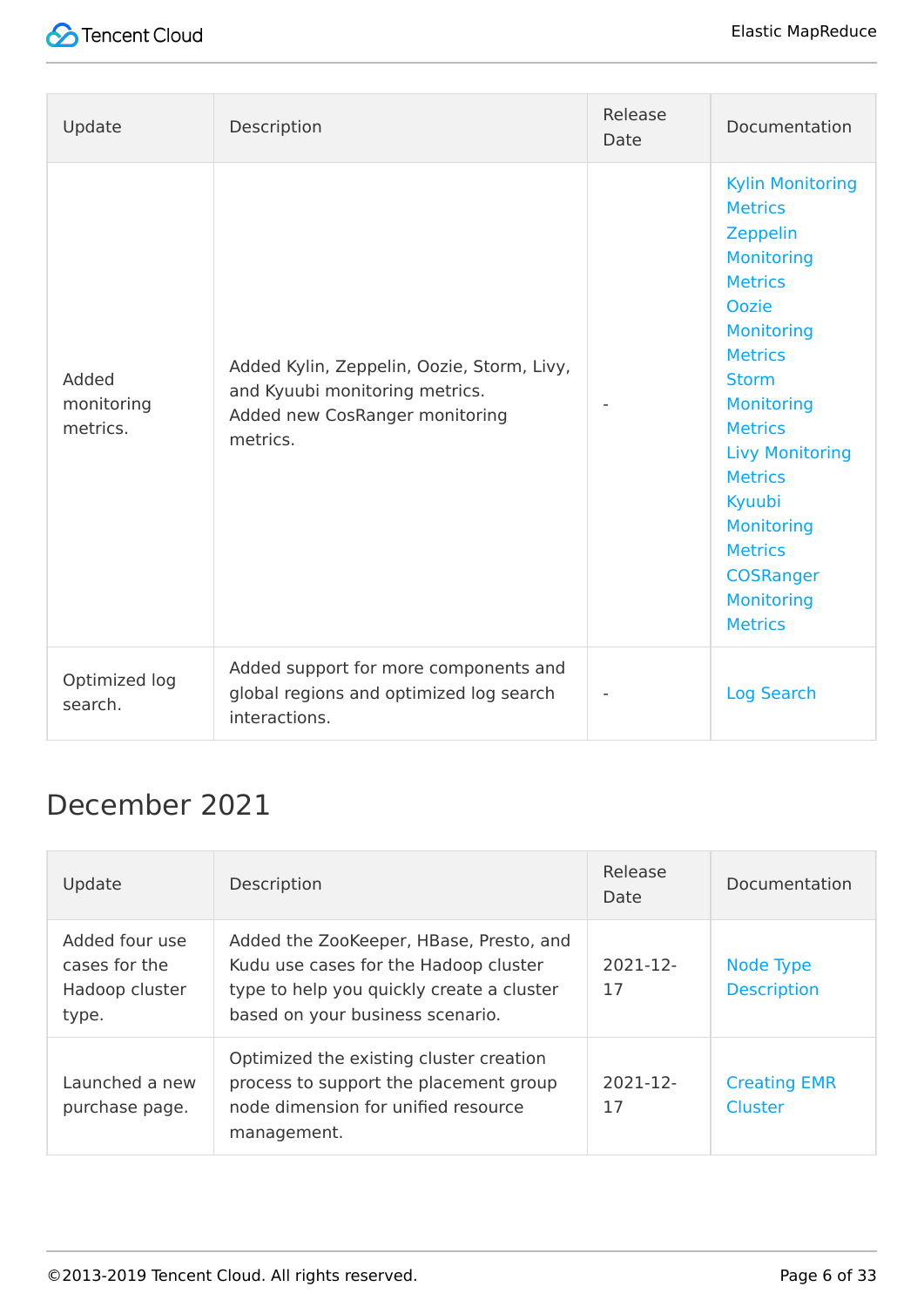

| Update                                                         | Description                                                                                                                                                                                                                                                                                                                     | Release<br>Date | Documentation                                                                                            |
|----------------------------------------------------------------|---------------------------------------------------------------------------------------------------------------------------------------------------------------------------------------------------------------------------------------------------------------------------------------------------------------------------------|-----------------|----------------------------------------------------------------------------------------------------------|
| Added support<br>for system disk<br>selection.                 | Added support for selecting the system<br>disk type and size as needed.                                                                                                                                                                                                                                                         | 2021-12-<br>17  |                                                                                                          |
| Optimized the<br>task center.                                  | Added support for viewing the details of<br>all tasks of the current cluster inside the<br>cluster, and optimized the interaction<br>path of the task center for easier viewing<br>and use.                                                                                                                                     | 2021-12-<br>17  |                                                                                                          |
| Launched<br>diversified<br>component<br>operation<br>features. | Added support for visually setting<br>instruction-level operations of<br>components such as HDFS and YARN.                                                                                                                                                                                                                      | 2021-12-<br>07  | <b>Service</b><br><b>Operation</b>                                                                       |
| Added<br>monitoring<br>metrics.                                | Added Doris monitoring metrics.<br>Adjusted the original HBase table load to<br>HBase table-level monitoring.                                                                                                                                                                                                                   | 2021-12-<br>07  | <b>Doris</b><br><b>Monitoring</b><br><b>Metrics</b><br><b>HBase Table-</b><br>Level<br><b>Monitoring</b> |
| Upgraded the<br>operating<br>system.                           | Upgraded the operating systems of all<br>EMR versions of the Hadoop type to<br>TencentOS Server to provide a more<br>stable, secure, and high-performance<br>cloud native runtime environment. If you<br>encounter any security issues related to<br>the operating system of an existing<br>cluster, contact us for assistance. | 2021-12-<br>03  | <b>TencentOS</b><br><b>Server</b><br><b>Introduction</b>                                                 |

#### September 2021

| <b>Jpdate</b><br>Description | Release<br>Date | Documentation |
|------------------------------|-----------------|---------------|
|------------------------------|-----------------|---------------|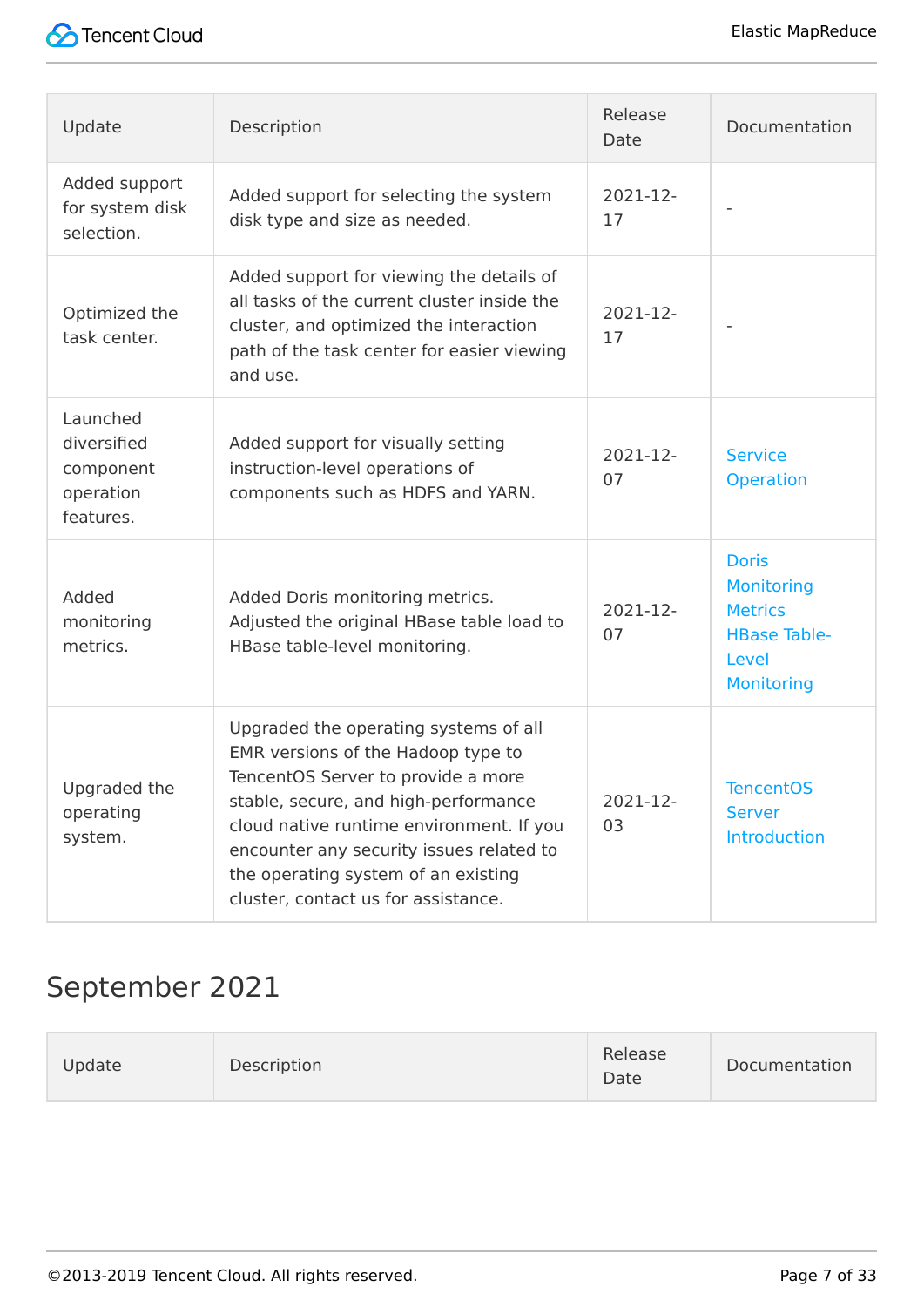

| Update                                                 | Description                                                                                                                                                                 | Release<br>Date | Documentation                                                                                                    |
|--------------------------------------------------------|-----------------------------------------------------------------------------------------------------------------------------------------------------------------------------|-----------------|------------------------------------------------------------------------------------------------------------------|
| Released a<br>Hadoop cluster<br>version-EMR<br>V3.3.0. | Added support for HBase v2.3.5, Phoenix<br>v5.1.2, Kudu v1.15.0, Hue v4.10.0, Hudi<br>v0.8.0, Tez v0.10.1, Livy v0.8.0, Ganglia<br>v3.7.2, Kyuubi v1.1.0, and LDAP v2.4.44. | 2021-09-<br>28  | Component<br><b>Version</b>                                                                                      |
| Added<br>monitoring<br>metrics.                        | Enriched Alluxio service monitoring<br>metrics and added COSRanger<br>monitoring metrics.                                                                                   | 2021-09-<br>15  | <b>Alluxio</b><br><b>Monitoring</b><br><b>Metrics</b><br><b>COSRanger</b><br><b>Monitoring</b><br><b>Metrics</b> |
| Connected to<br>Cloud Monitor's<br>default alarms.     | Cloud Monitor supports default alarm<br>policies for Elastic MapReduce<br>metrics/events.                                                                                   | 2021-09-<br>15  |                                                                                                                  |

### August 2021

| Update                                               | Description                                                           | Release<br>Date     | Documentation                             |
|------------------------------------------------------|-----------------------------------------------------------------------|---------------------|-------------------------------------------|
| Added support<br>for YARN<br>resource<br>scheduling. | Added support for UI-based YARN<br>resource scheduling configuration. | $2021 - 08 -$<br>31 | <b>YARN Resource</b><br><b>Scheduling</b> |
| Added support<br>for user<br>management.             | Added support for visually managing<br>Kerberos and Ranger users.     | $2021 - 08 -$<br>31 | <b>Managing Users</b>                     |

#### July 2021

| <b>Jpdate</b> | <b>Description</b> | Release<br>Date | Documentation |
|---------------|--------------------|-----------------|---------------|
|---------------|--------------------|-----------------|---------------|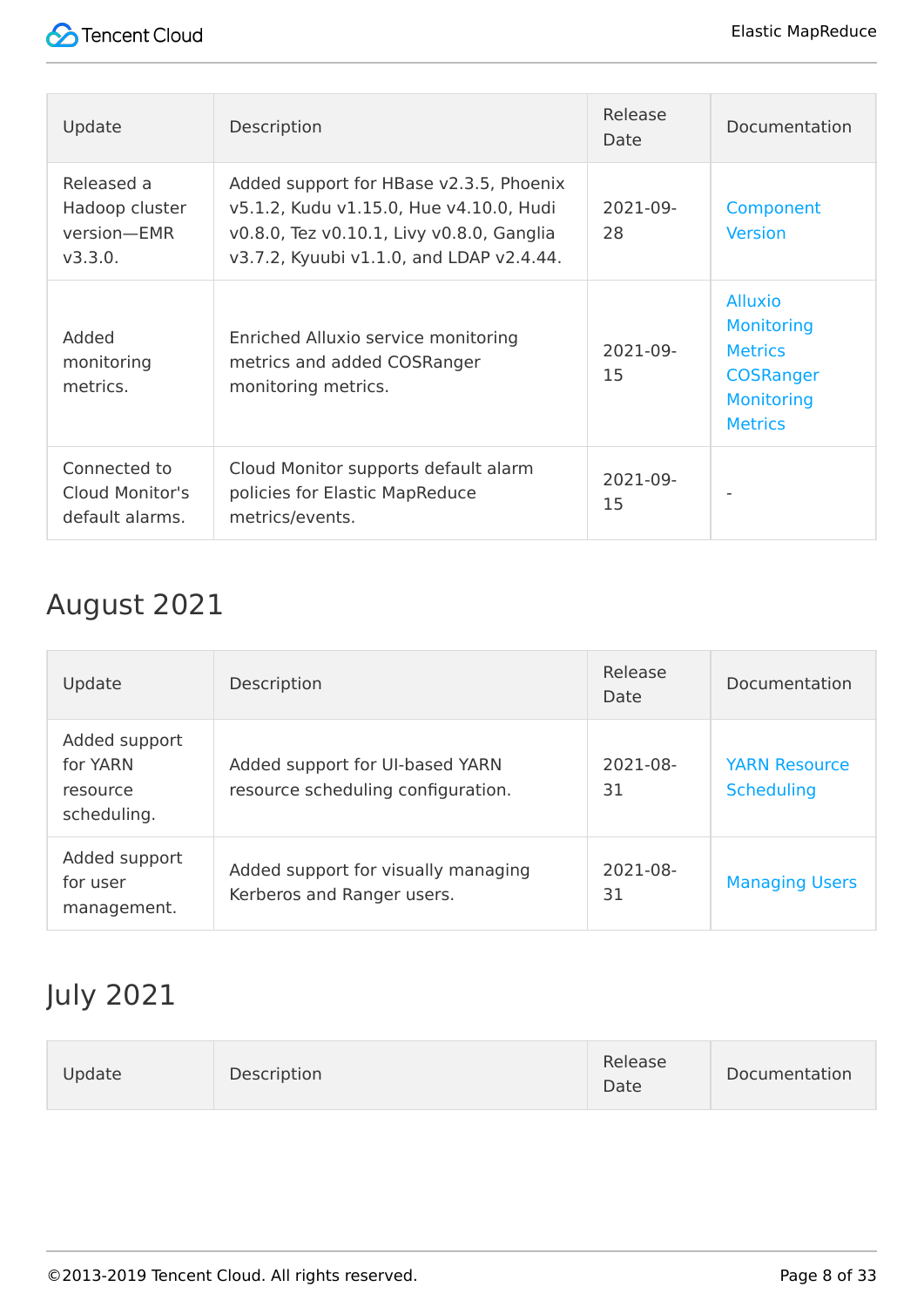

| Update                                                 | Description                                                                                                | Release<br>Date     | Documentation               |
|--------------------------------------------------------|------------------------------------------------------------------------------------------------------------|---------------------|-----------------------------|
| Released a<br>Hadoop cluster<br>version-EMR<br>V2.6.0. | Added support for Spark v3.0.2, Impala<br>v3.4.0, GooseFS v1.0.0, OpenLDAP<br>v2.4.44, Kyuubi v1.1.0, etc. | $2021 - 07 -$<br>15 | Component<br><b>Version</b> |

## June 2021

| Update                                                                      | Description                                                                                                                                                               | Release<br>Date     | Documentation                       |
|-----------------------------------------------------------------------------|---------------------------------------------------------------------------------------------------------------------------------------------------------------------------|---------------------|-------------------------------------|
| Added support<br>for YARN job<br>query.                                     | Added detailed metric statistics for YARN<br>jobs.                                                                                                                        | 2021-06-<br>24      | <b>YARN Job Query</b>               |
| Added support<br>for Impala<br>query<br>management.                         | Added detailed metric statistics for<br>Impala query jobs.                                                                                                                | $2021 - 06 -$<br>24 | <b>Impala Query</b><br>Management   |
| Added support<br>for automatic<br>scaling for the<br>spot instance<br>mode. | Added support for automatically adding<br>compute nodes of the spot instance<br>mode.                                                                                     | 2021-06-<br>03      | <b>Auto Scaling</b>                 |
| Added support<br>for graceful<br>scale-in.                                  | When a scale-in action is triggered,<br>nodes that are executing tasks will not be<br>released immediately. Instead, they will<br>be released after completing the tasks. | 2021-06-<br>03      | <b>Graceful Scale-</b><br>In        |
| Added support<br>for integrating<br>Knox with Tez.                          | Added support for viewing Tez tasks via<br>UI.                                                                                                                            | 2021-06-<br>03      | <b>Integrating</b><br>Knox with Tez |
| Added<br>availability<br>zones.                                             | Added support for Singapore Zone 3 and<br>Tokyo Zone 2.                                                                                                                   | 2021-06-<br>03      |                                     |
| Added regions.                                                              | Added support for regions such as<br>Moscow, Frankfurt, Virginia, Bangkok,<br>Mumbai, Tokyo, Toronto, and Seoul.                                                          | 2021-06-<br>03      |                                     |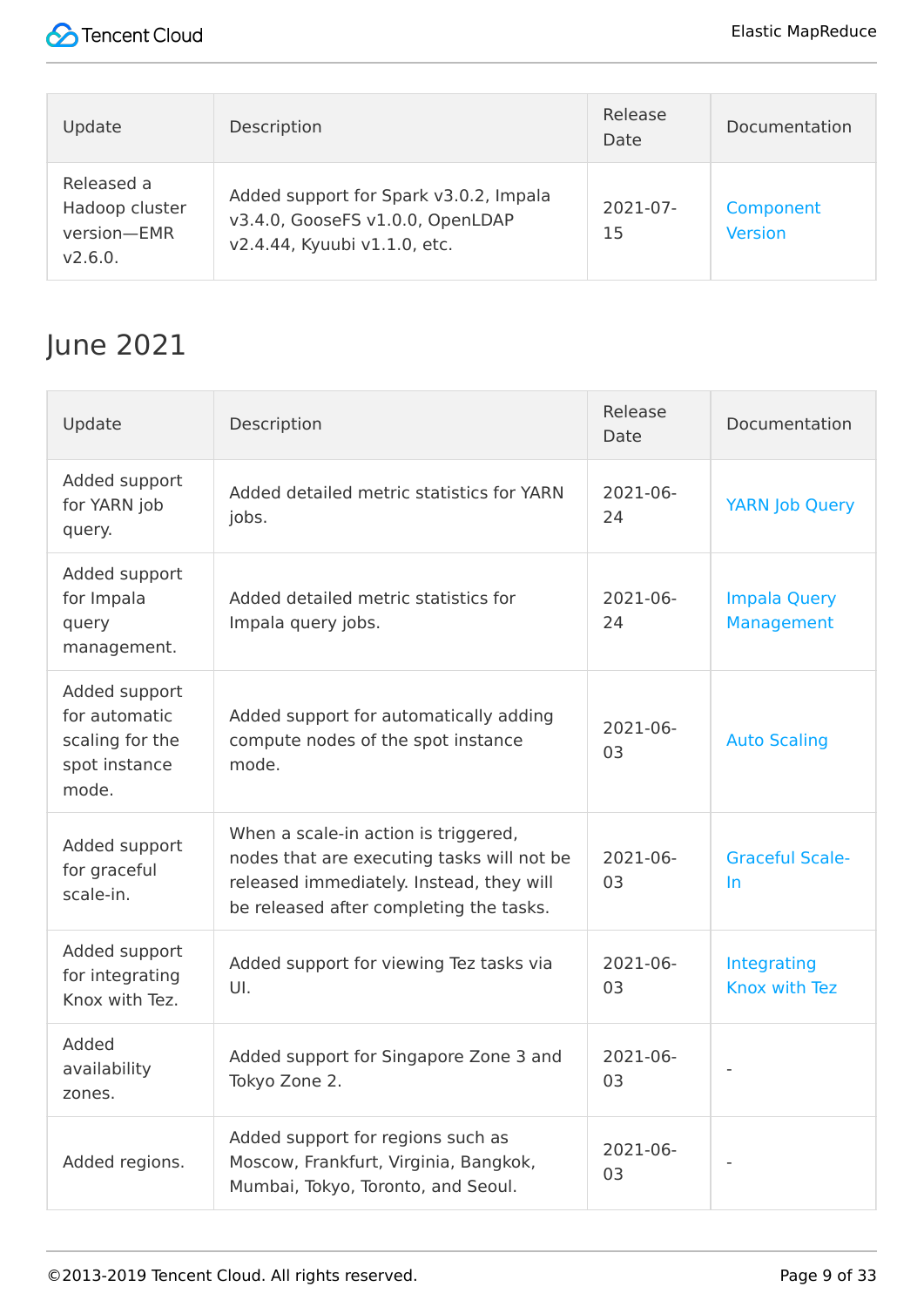

#### May 2021

| Update                                                  | Description                                                                                     | Release<br>Date     | Documentation                               |
|---------------------------------------------------------|-------------------------------------------------------------------------------------------------|---------------------|---------------------------------------------|
| Released a<br>Kafka cluster<br>version-Kafka<br>V1.0.0. | Added support for Kafka v1.1.1,<br>KafkaManager v2.0.0.2, Knox v1.2.0, and<br>ZooKeeper v3.6.1. | $2021 - 05 -$<br>13 | Kafka<br><b>Development</b><br>Guide        |
| Released a<br>Doris cluster<br>version-Doris<br>V1.0.0. | Added support for Doris v0.13.0 and<br>Knox v1.2.0.                                             | 2021-05-<br>13      | <b>Doris</b><br><b>Development</b><br>Guide |

#### April 2021

| Update                                                 | Description                                                                                                                                          | Release<br>Date     | Documentation                               |
|--------------------------------------------------------|------------------------------------------------------------------------------------------------------------------------------------------------------|---------------------|---------------------------------------------|
| Released a<br>Hadoop cluster<br>version-EMR<br>v3.2.0. | Added support for Hadoop v3.2.2, Spark<br>v3.0.2, Presto v350, Flink v1.12.1,<br>Alluxio v2.5.0, Ranger v2.1.0, Iceberg<br>v0.11.0, and Hudi v0.7.0. | $2021 - 04 -$<br>30 | Component<br><b>Version</b>                 |
| Added the<br>**Start/Stop<br>Services**<br>feature.    | Added support for starting or stopping<br>all services on a node.                                                                                    | 2021-04-<br>27      | <b>Starting/Stopping</b><br><b>Services</b> |
| Released a<br>Hadoop cluster<br>version-EMR<br>V2.5.1. | Added support for Alluxio v2.5.0 and<br>Hudi v0.5.1. Alluxio supports COS<br>Transparent-URI.                                                        | 2021-04-<br>10      | Support for COS<br><b>Transparent-URI</b>   |

#### February 2021

| Update | Description | Release<br>Date | Documentation |
|--------|-------------|-----------------|---------------|
|        |             |                 |               |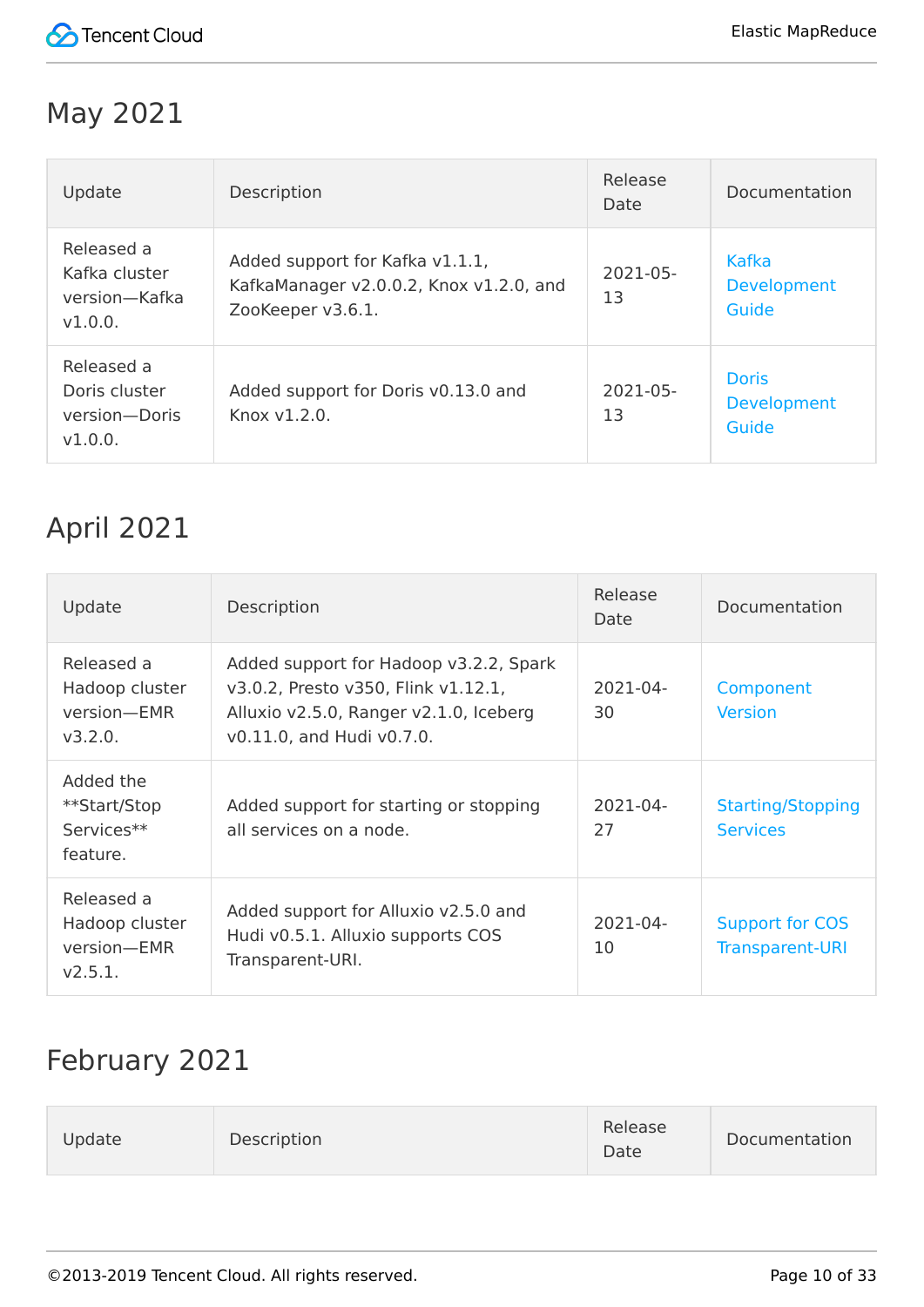

| Update                                                                               | Description                                                                                                | Release<br>Date | Documentation |
|--------------------------------------------------------------------------------------|------------------------------------------------------------------------------------------------------------|-----------------|---------------|
| Released the<br>EMR service in<br>new regions on<br><b>Tencent Cloud</b><br>Chinese. | Added support for the Bangkok, Seoul,<br>Tokyo, Virginia, and Toronto regions on<br>Tencent Cloud Chinese. | 2021-02-<br>02  |               |

#### January 2021

| Update                                                                                    | Description                                                                                                                                                        | Release<br>Date     | Documentation                               |
|-------------------------------------------------------------------------------------------|--------------------------------------------------------------------------------------------------------------------------------------------------------------------|---------------------|---------------------------------------------|
| Added the<br>cluster script<br>feature.                                                   | Added support for running a specified<br>script on multiple nodes at a time for<br>higher efficiency.                                                              | $2021 - 01 -$<br>26 | <b>Cluster Scripts</b>                      |
| Added support<br>for cross-model<br>configuration<br>change.                              | You can select other models to change<br>the node configuration when the current<br>model is sold out.                                                             | 2021-01-<br>26      | Adjusting<br>Configuration                  |
| Added the auto<br>scaling feature.                                                        | The auto scaling feature automatically<br>adds or removes task nodes, helping you<br>save costs while meeting the<br>requirement for cluster computing power.      | 2021-01-<br>26      | <b>Auto Scaling</b>                         |
| Added<br>monitoring<br>metrics.                                                           | 1. Added new monitoring metrics for the<br>HDFS, YARN, HBase, Hive, and Druid<br>services.<br>2. Added support for monitoring on the<br>Kudu and Alluxio services. | $2021 - 01 -$<br>13 | <b>Node</b><br>Monitoring<br><b>Metrics</b> |
| Released the<br><b>EMR</b> service in<br>Singapore on<br>the<br>international<br>version. | Added support for Singapore Zone 1 and<br>Singapore Zone 2 on the international<br>version.                                                                        | $2021 - 01 -$<br>13 |                                             |

#### December 2020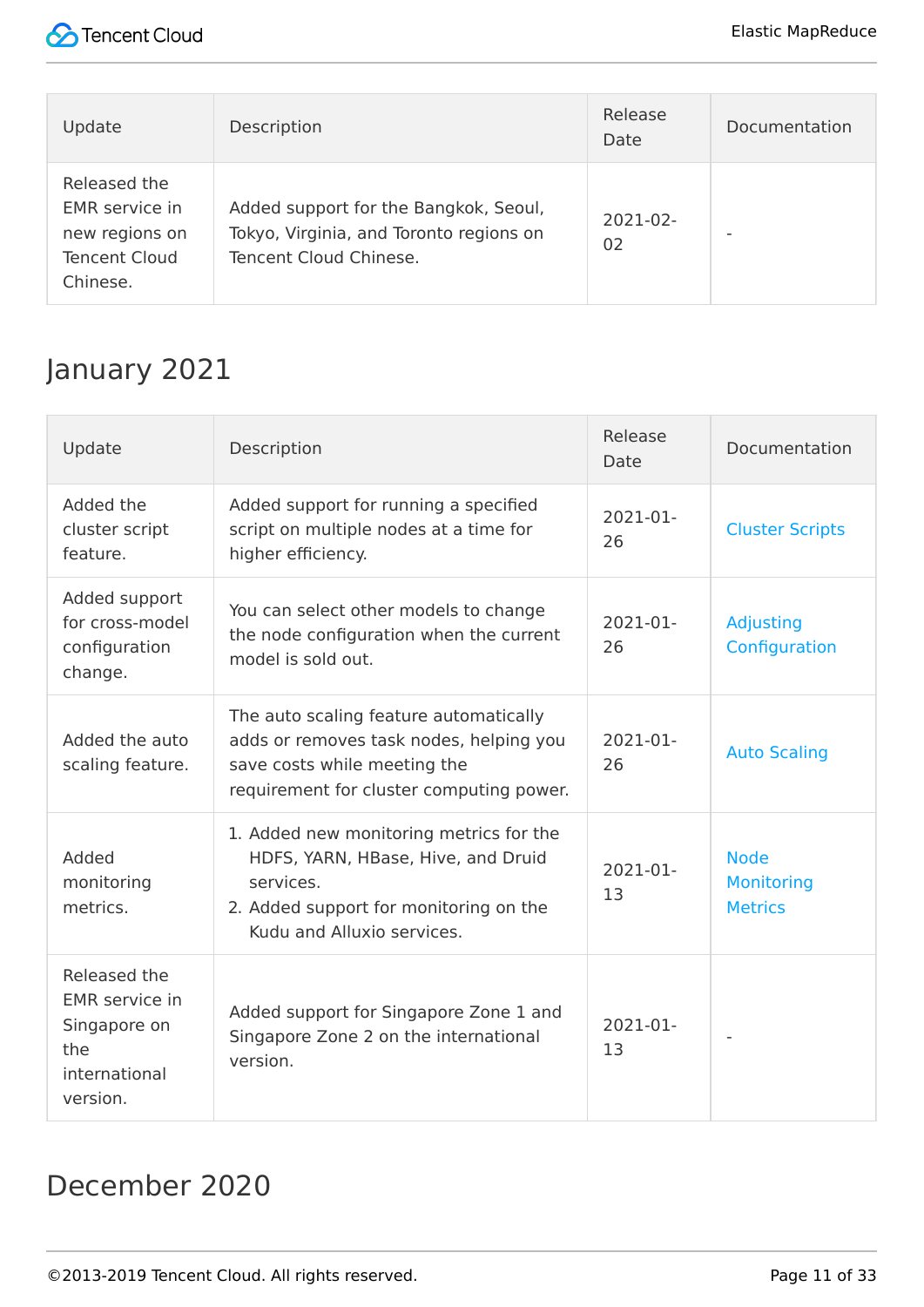

| Update                                                 | Description                                                                                                                                | Release<br><b>Date</b> | Documentation               |
|--------------------------------------------------------|--------------------------------------------------------------------------------------------------------------------------------------------|------------------------|-----------------------------|
| Released a<br>Hadoop cluster<br>version-EMR<br>V3.1.0. | Added support for Impala v3.4.0, Flink<br>v1.10.0, HBase v2.3.3, Phoenix v5.0.0,<br>Alluxio v2.3.0, Kudu v1.13.0, and<br>ZooKeeper v3.6.1. | $2020 - 12$<br>14      | Component<br><b>Version</b> |

#### November 2020

| Update                                           | Description                                                                                                                                                                                                                                                                                 | Release<br>Date   | Documentation                                                              |
|--------------------------------------------------|---------------------------------------------------------------------------------------------------------------------------------------------------------------------------------------------------------------------------------------------------------------------------------------------|-------------------|----------------------------------------------------------------------------|
| Released the<br><b>EMR TianQiong</b><br>edition. | Added support for Spark materialized<br>views.                                                                                                                                                                                                                                              | $2020 - 11$<br>27 | Component<br><b>Version</b><br><b>EMR TianQiong</b><br><b>Introduction</b> |
| Optimized<br>monitoring and<br>alarming.         | Added support for setting alarms for<br>$\bullet$<br>disk monitoring metrics in Cloud Monitor<br>$(CM)$ .<br>Added support for customizing EMR<br>$\bullet$<br>monitoring dashboard in CM dashboard.<br>Added support for subscribing to EMR<br>$\bullet$<br>event monitoring alarms in CM. | 2020-11-<br>20    | <b>Dashboard</b>                                                           |

#### October 2020

| Update                                                                         | Description                                                                                                                                     | Release<br>Date | Documentation |
|--------------------------------------------------------------------------------|-------------------------------------------------------------------------------------------------------------------------------------------------|-----------------|---------------|
| Added support<br>for Cloud Object<br>Storage (COS)<br>password-free<br>access. | Added support for authorizing access to<br>COS through roles. Authorized users do<br>not need to enter an authorization key<br>and private key. | 2020-10-<br>26  |               |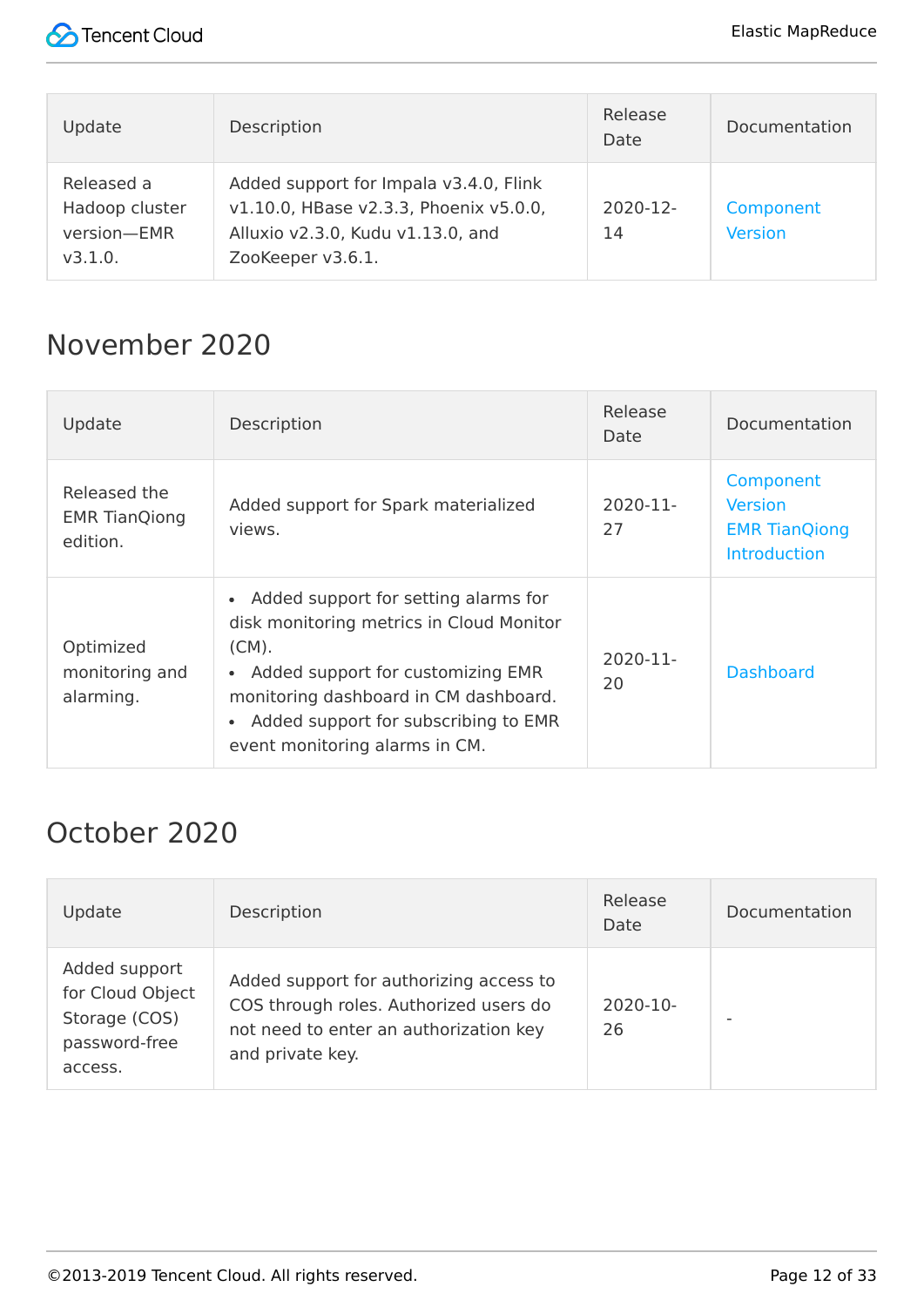

| Update                                                                      | Description                                                                                                             | Release<br>Date     | Documentation                |
|-----------------------------------------------------------------------------|-------------------------------------------------------------------------------------------------------------------------|---------------------|------------------------------|
| Added new<br>service<br>inspection items<br>to the<br>inspection<br>system. | Added the HDFS, YARN, HBase, Hive, and<br>ZooKeeper service inspection items,<br>enhancing the health check of metrics. | $2020 - 10 -$<br>13 | Cluster<br><b>Inspection</b> |
| Added support<br>for customizing<br>event policies.                         | Added support for customizing event<br>policies so you can identify cluster events<br>more efficiently.                 | $2020 - 10 -$<br>13 | <b>Cluster Event</b>         |

## September 2020

| Update                                                 | Description                                                                                                                                                         | Release<br>Date | Documentation               |
|--------------------------------------------------------|---------------------------------------------------------------------------------------------------------------------------------------------------------------------|-----------------|-----------------------------|
| Released a<br>Hadoop cluster<br>version-EMR<br>V2.5.0. | Upgraded the Alluxio component to the<br>stable version 2.3.0, which delivers<br>better performance in the use cases<br>where compute and storage are<br>separated. | 2020-09-<br>17  | Component<br><b>Version</b> |

#### August 2020

| Update                                                               | Description                                                        | Release<br>Date     | Documentation                                       |
|----------------------------------------------------------------------|--------------------------------------------------------------------|---------------------|-----------------------------------------------------|
| Released a<br>Hadoop cluster<br>version-EMR<br>V2.4.0.               | Added the Kudu component and<br>upgraded some existing components. | $2020 - 08 -$<br>27 | Component<br><b>Version</b>                         |
| Added support<br>for data<br>migration in<br>ClickHouse<br>clusters. | Improved cluster resource utilization for<br>data security.        | 2020-08-<br>17      | <b>ClickHouse</b><br><b>Data Migration</b><br>Guide |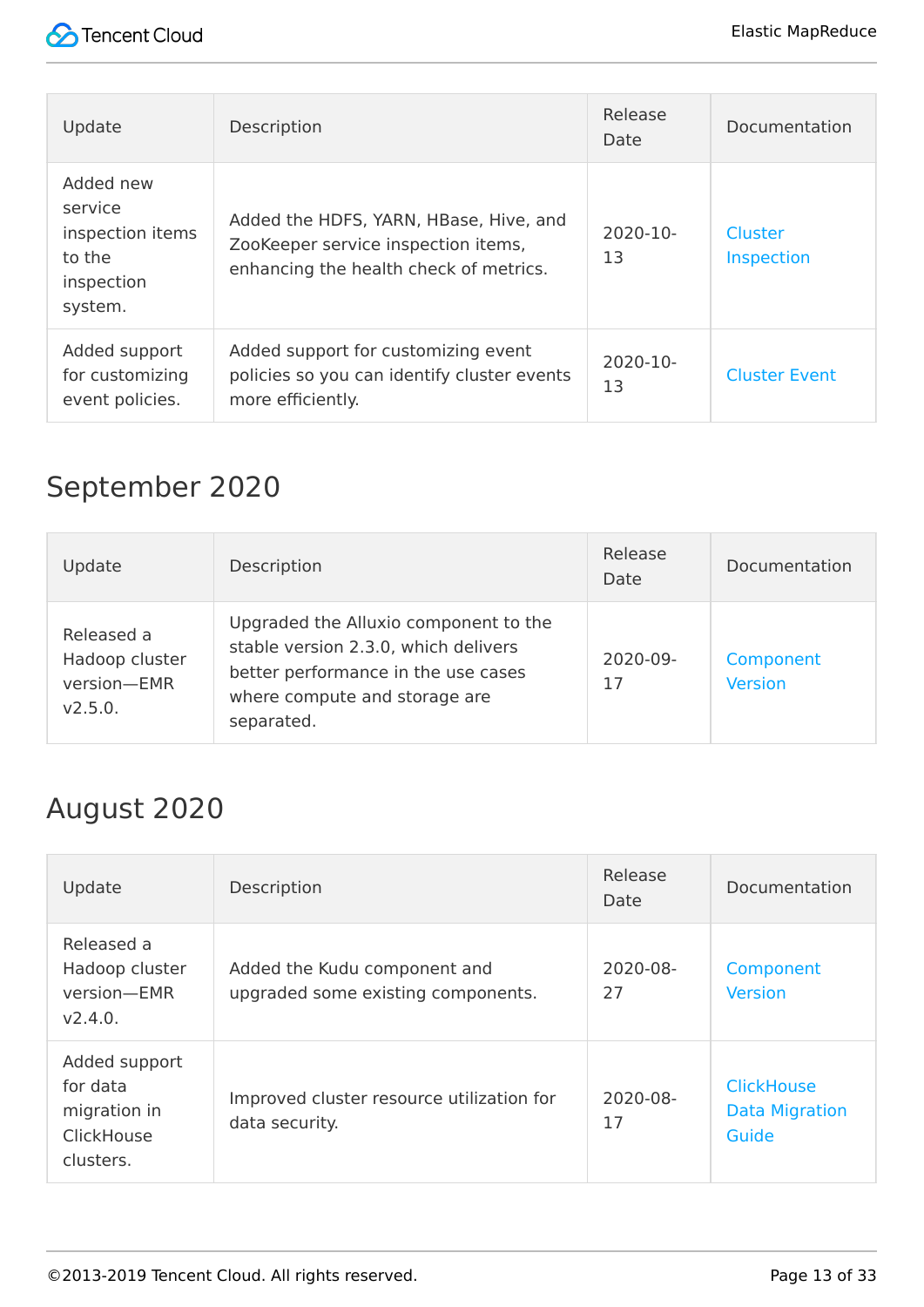

# July 2020

| Update                                                 | Description                                                                                                     | Release<br>Date     | Documentation               |
|--------------------------------------------------------|-----------------------------------------------------------------------------------------------------------------|---------------------|-----------------------------|
| Added support<br>for custom<br>configuration<br>files. | Added support for custom configuration<br>files, which improves the flexibility of<br>configuration management. | $2020 - 07 -$<br>29 | Configuration<br>Management |
| Optimized<br>configuration<br>item editing.            | Added descriptions for configuration<br>items and support for restoring them to<br>defaults.                    | $2020 - 07 -$<br>29 |                             |

#### June 2020

| Update                                                                                             | Description                                                                                                       | Release<br>Date     | Documentation                                                           |
|----------------------------------------------------------------------------------------------------|-------------------------------------------------------------------------------------------------------------------|---------------------|-------------------------------------------------------------------------|
| Added support<br>for Druid<br>service<br>monitoring and<br><b>HBase Thrift</b><br>role monitoring. | Improved troubleshooting efficiency.                                                                              | $2020 - 06 -$<br>15 | <b>Druid</b><br><b>Monitoring</b><br><b>Metrics</b>                     |
| Released a<br>Hadoop cluster<br>version-EMR<br>V2.3.0.                                             | Added support for the TensorFlow and<br>Jupyter Notebook components.                                              | 2020-06-<br>15      | <b>TensorFlow</b><br>Overview<br>Jupyter<br><b>Notebook</b><br>Overview |
| Released<br>ClickHouse<br>$v1.1.0$ for<br>ClickHouse<br>clusters.                                  | Upgraded the ClickHouse component<br>version to the LTS version, and added<br>support for the Superset component. | $2020 - 06 -$<br>15 |                                                                         |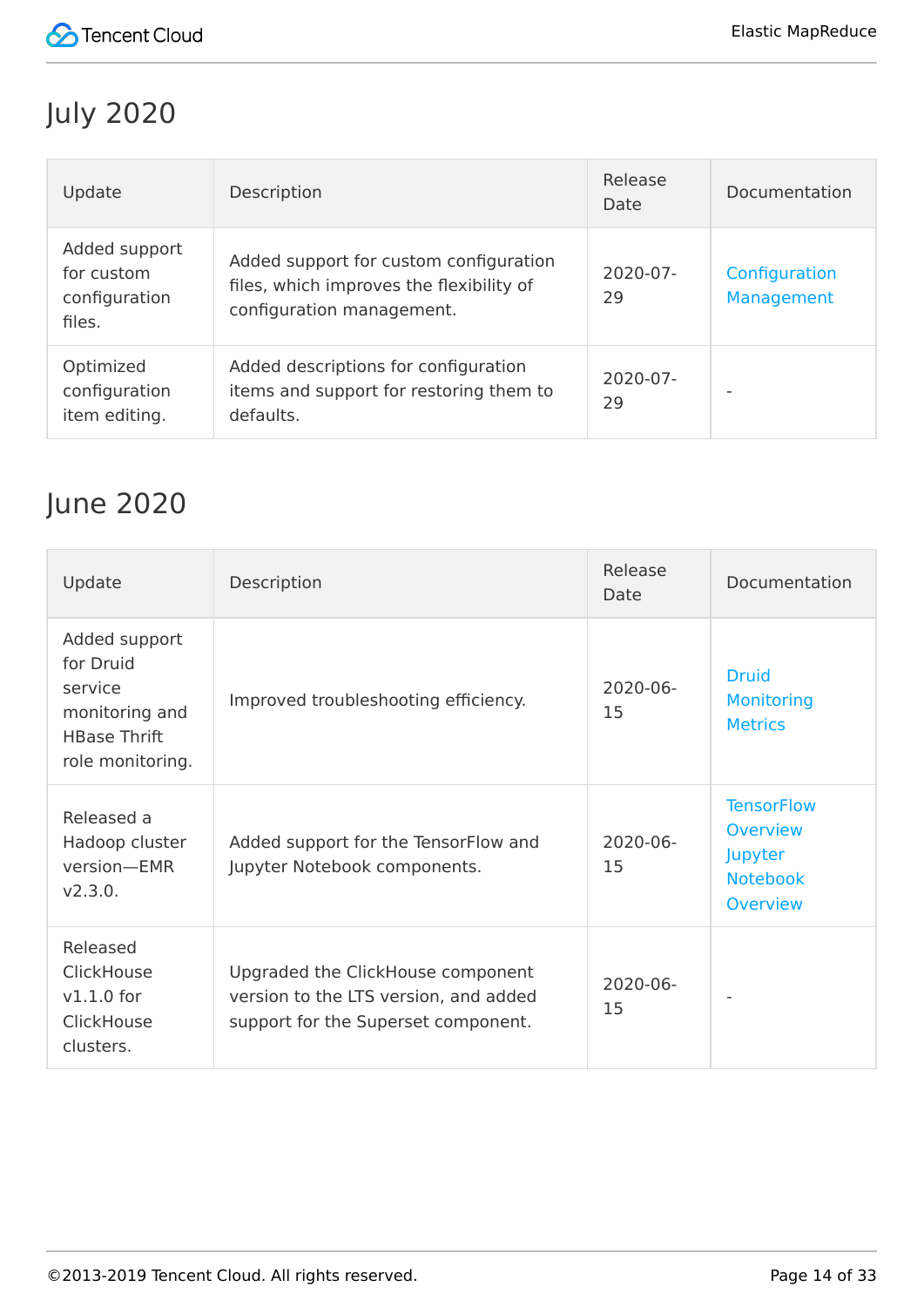

| Update                                                                | Description                                                                                                                                                                                                                                                                                                                                                 | Release<br>Date     | Documentation                                 |
|-----------------------------------------------------------------------|-------------------------------------------------------------------------------------------------------------------------------------------------------------------------------------------------------------------------------------------------------------------------------------------------------------------------------------------------------------|---------------------|-----------------------------------------------|
| Added support<br>for cluster<br>events and<br>cluster<br>inspections. | Added support for recording major<br>change events and exception events in<br>clusters in the console for improved<br>efficiency of cluster troubleshooting.<br>Added support for one-time inspections<br>and periodical inspections, making it<br>easier to keep track of the health of your<br>clusters and to deal with exceptions and<br>risks in time. | $2020 - 06 -$<br>04 | <b>Cluster Event</b><br>Cluster<br>Inspection |

#### May 2020

| Update                                                                    | Description                                                                     | Release<br>Date | Documentation                                            |
|---------------------------------------------------------------------------|---------------------------------------------------------------------------------|-----------------|----------------------------------------------------------|
| Optimized<br>console<br>interactions, UI,<br>and operation<br>paths.      | Improved operation path hierarchy for<br>easier service management.             | 2020-05-<br>15  |                                                          |
| Added support<br>for service<br>monitoring for<br>ClickHouse<br>clusters. | Made it easier to keep track of the<br>operation status of ClickHouse clusters. | 2020-05-<br>15  | <b>ClickHouse</b><br><b>Monitoring</b><br><b>Metrics</b> |
| Added support<br>for monitoring<br>status for role<br>management.         | Made it easier to keep track of the real-<br>time status of role processes.     | 2020-05-<br>15  |                                                          |

# April 2020

| Update | Description | Release<br>Date | Documentation |
|--------|-------------|-----------------|---------------|
|--------|-------------|-----------------|---------------|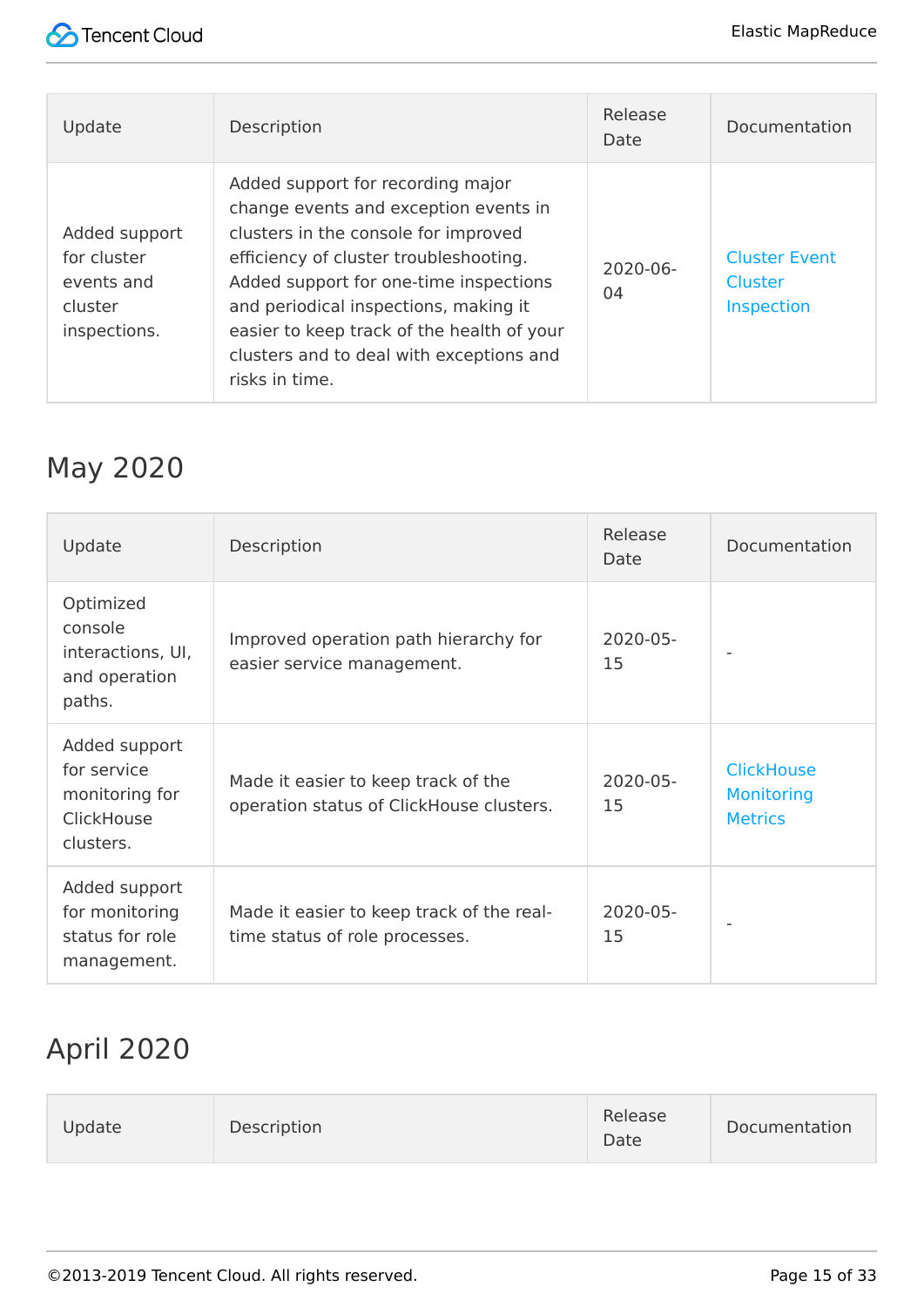

| Update                                    | Description                                                                                                                                                                                                                                           | Release<br>Date | Documentation                                                 |
|-------------------------------------------|-------------------------------------------------------------------------------------------------------------------------------------------------------------------------------------------------------------------------------------------------------|-----------------|---------------------------------------------------------------|
| Added new<br>cluster types.               | Added support for the ClickHouse and<br>Druid clusters to provide more real-time<br>query solutions.                                                                                                                                                  | 2020-04-<br>15  | <b>ClickHouse</b><br><b>Overview</b><br><b>Druid Overview</b> |
| Optimized<br>bootstrap<br>actions.        | Added support for the running occasions<br>of bootstrap actions before a cluster<br>starts. Added support for adjusting<br>bootstrap actions after a cluster is<br>created, so you can change your<br>bootstrap actions based on business<br>changes. | 2020-04-<br>15  |                                                               |
| Optimized<br>service restart<br>policies. | Added support for setting service restart<br>policies, so you can select a proper<br>restart method and a policy for handling<br>restart exceptions.                                                                                                  | 2020-04-<br>15  |                                                               |

#### March 2020

| Update                                          | Description                                                                                                                                                                                 | Release<br>Date | Documentation               |
|-------------------------------------------------|---------------------------------------------------------------------------------------------------------------------------------------------------------------------------------------------|-----------------|-----------------------------|
| Optimized the<br>cluster<br>monitoring<br>page. | Optimized the cluster overview, service<br>monitoring, and node monitoring pages<br>for improved readability. Monitoring<br>metrics now support customization and<br>heat maps about nodes. | 2020-03         |                             |
| Added support<br>for log search.                | Added support for filtering by log file,<br>node IP, and time range, and viewing<br>cluster log content. (Currently, this<br>feature is supported only in<br><b>Guangzhou region.)</b>      | 2020-03         | Log Search                  |
| <b>Released EMR</b><br>V2.2.0.                  | Upgraded Hadoop to v2.8.5. Upgraded<br>common components such as Spark,<br>Hive, and HBase. Added the Hudi,<br>Superset, Livy, Impala, Zeppelin, and<br>Kylin components.                   | 2020-03         | Component<br><b>Version</b> |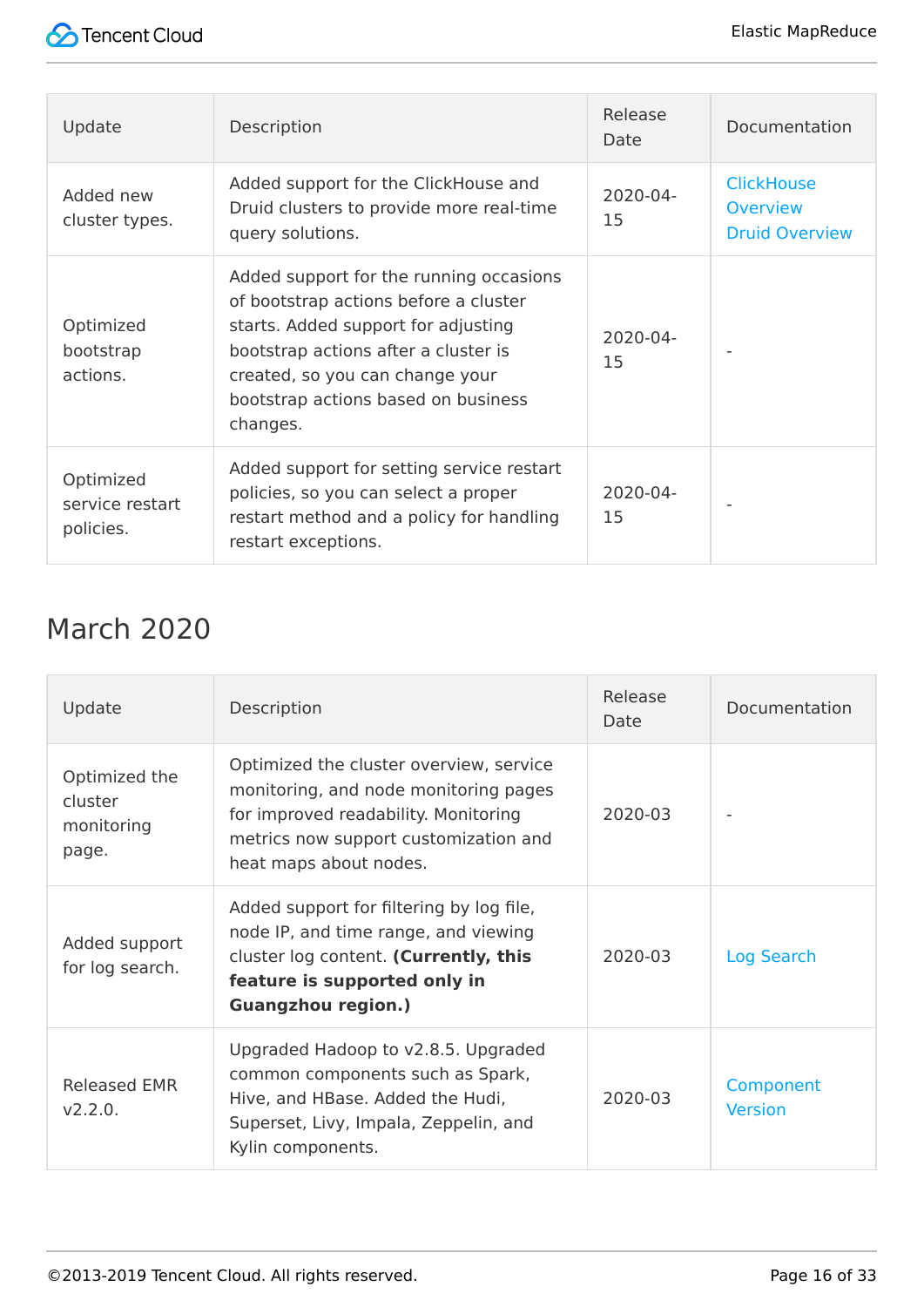

#### February 2020

| Update                                             | Description                                                                                                                                                     | Release<br>Date | Documentation                      |
|----------------------------------------------------|-----------------------------------------------------------------------------------------------------------------------------------------------------------------|-----------------|------------------------------------|
| Added support<br>for sharing Hive<br>metadatabase. | Added support for associating an external<br>Hive metadatabase to store the Hive<br>metadata of a new cluster, so multiple<br>Hive clusters can share metadata. | 2020-02         | <b>Hive Metadata</b><br>Management |
| Optimized<br>cluster<br>operation logs.            | Added display items for cluster operation<br>logs to increase the readability of<br>operation logs.                                                             | 2020-02         |                                    |
| Released the<br>international<br>version.          | Released the international version in<br>Beijing, Shanghai, Guangzhou, and<br>Mumbai regions.                                                                   | 2020-02         |                                    |

#### January 2020

| Update                                                          | Description                                                                                                                         | Release<br>Date | Documentation                          |
|-----------------------------------------------------------------|-------------------------------------------------------------------------------------------------------------------------------------|-----------------|----------------------------------------|
| Added support<br>for cloud disk<br>encryption.                  | Added support for cloud disk encryption<br>for Cloud Block Storage (CBS) users on<br>the allowlist when creating an EMR<br>cluster. | 2020-01         | <b>Cloud Disk</b><br><b>Encryption</b> |
| Added support<br>for mounting<br>cloud disks to a<br>task node. | Added support for mounting cloud disks<br>to a task node when creating or scaling<br>out a cluster.                                 | 2020-01         |                                        |
| Released EMR in<br>Nanjing region.                              | Released EMR in Nanjing region.                                                                                                     | 2020-01         |                                        |

#### December 2019

| Update | Description |  | Release<br>Date | Documentation |
|--------|-------------|--|-----------------|---------------|
|--------|-------------|--|-----------------|---------------|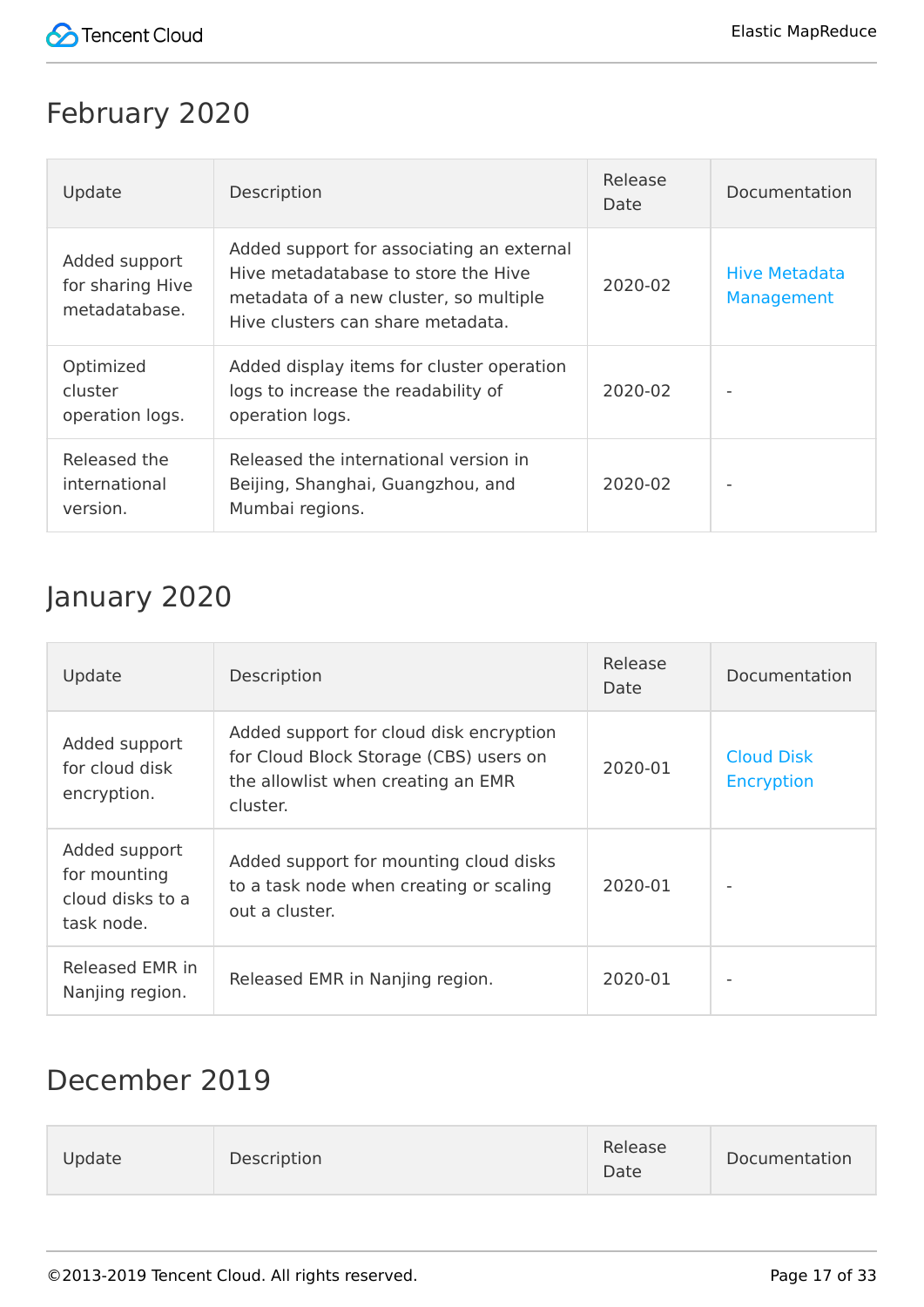

| Update                                                                                                                | Description                                                                                                                                                                                                                                                | Release<br>Date | Documentation                     |
|-----------------------------------------------------------------------------------------------------------------------|------------------------------------------------------------------------------------------------------------------------------------------------------------------------------------------------------------------------------------------------------------|-----------------|-----------------------------------|
| Released the<br>feature of<br>delivering group<br>configuration.                                                      | Added support for delivering group<br>configuration. If the configuration of a<br>node is different from that of the<br>configuration group to which the node<br>belongs, the configuration of the<br>configuration group can be delivered to<br>the node. | 2019-12         |                                   |
| Released the<br>feature of<br>resource-level<br><b>CAM</b><br>authorization.                                          | Added support for CAM authorization at<br>the resource level.                                                                                                                                                                                              | 2019-12         |                                   |
| Released the<br>feature of<br>associating<br>CHDFS.                                                                   | Added support for associating CHDFS and<br>reading/writing data on CHDFS.                                                                                                                                                                                  | 2019-12         | <b>Mounting</b><br><b>CHDFS</b>   |
| Released the<br>AMD model.                                                                                            | Released the AMD Standard SA2 model in<br>Beijing, Shanghai, and Guangzhou<br>regions.                                                                                                                                                                     | 2019-12         | <b>Instance Types</b>             |
| Added the<br>cluster<br>monitoring<br>overview page.                                                                  | Added the cluster monitoring overview<br>page, which provides the views about the<br>cluster, node, and service status.                                                                                                                                    | 2019-12         | <b>Cluster</b><br><b>Overview</b> |
| Added support<br>for selecting<br>metric display<br>granularity as<br>needed on the<br>service<br>monitoring<br>page. | Optimized the service monitoring page,<br>so you can select a metric display<br>granularity as needed.                                                                                                                                                     | 2019-12         |                                   |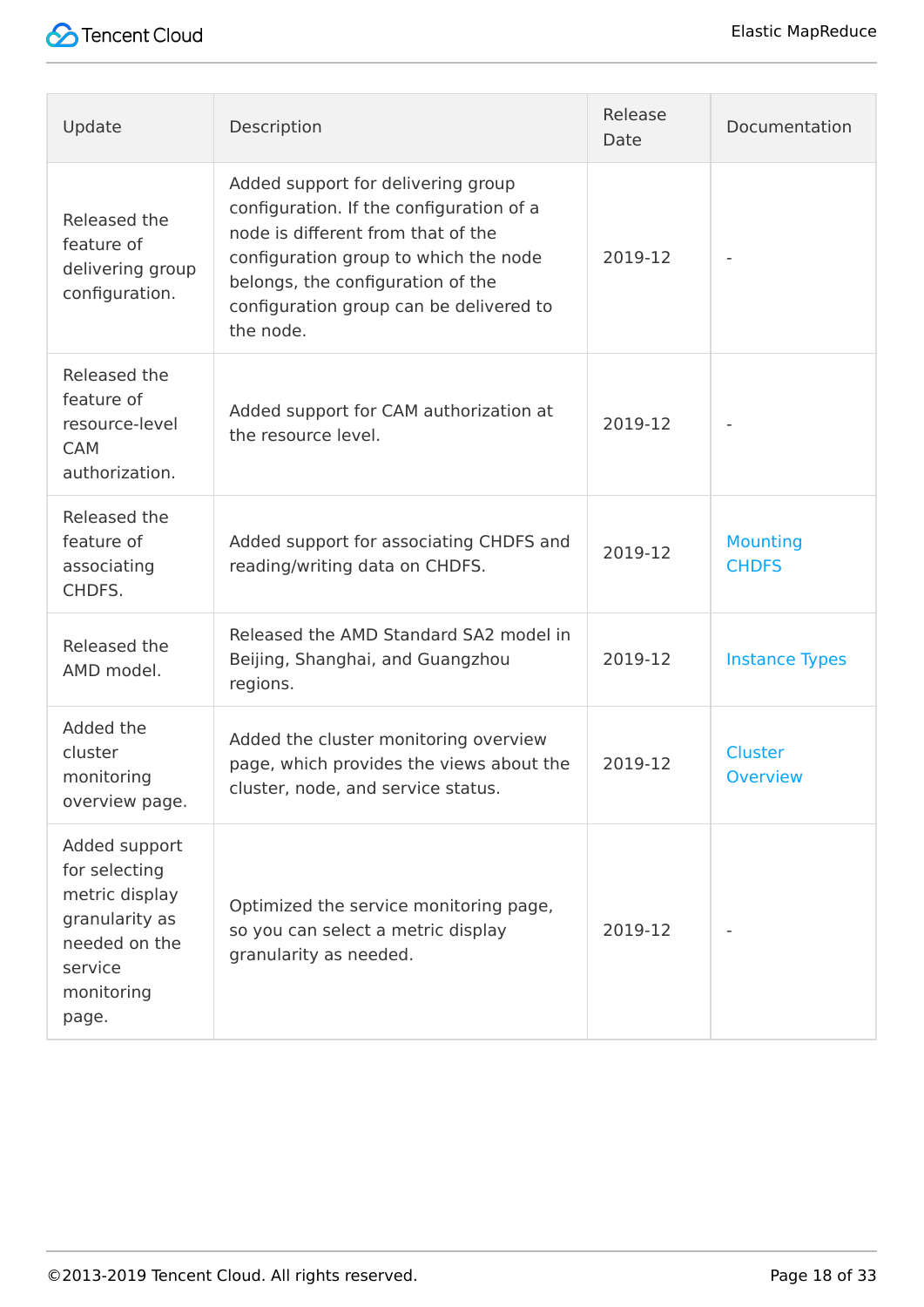

| Update                                                                                                         | Description                                                                                                       | Release<br>Date | Documentation |
|----------------------------------------------------------------------------------------------------------------|-------------------------------------------------------------------------------------------------------------------|-----------------|---------------|
| Added support<br>for node service<br>deployment and<br>load status<br>views on the<br>node monitoring<br>page. | Optimized the node monitoring page,<br>which provides the views about node<br>service deployment and load status. | 2019-12         | ۰             |

#### November 2019

| Update                                                                                                 | Description                                                                                                                                    | Release<br>Date | Documentation                                     |
|--------------------------------------------------------------------------------------------------------|------------------------------------------------------------------------------------------------------------------------------------------------|-----------------|---------------------------------------------------|
| Added support<br>for node<br>specification<br>management.                                              | Added support for setting the default<br>specification of nodes based on their<br>billing mode. The default specification is<br>pay-as-you-go. | 2019-11         | <b>Node</b><br><b>Specification</b><br>Management |
| Added support<br>for the<br>configuration of<br>the ZooKeeper,<br>Alluxio, and<br>Flink<br>components. | Added support for the configuration of<br>the ZooKeeper, Alluxio, and Flink<br>components.                                                     | 2019-11         |                                                   |
| Released the<br>feature of<br>tagging clusters<br>and nodes.                                           | Added support for tagging clusters and<br>nodes.                                                                                               | 2019-11         | <b>Setting Tag</b>                                |
| Released new<br>models in<br>Beijing,<br>Shanghai, and<br>Guangzhou<br>regions.                        | Released the S5, M5, C3, and CN3<br>models in Beijing, Shanghai, and<br>Guangzhou regions.                                                     | 2019-11         |                                                   |

#### October 2019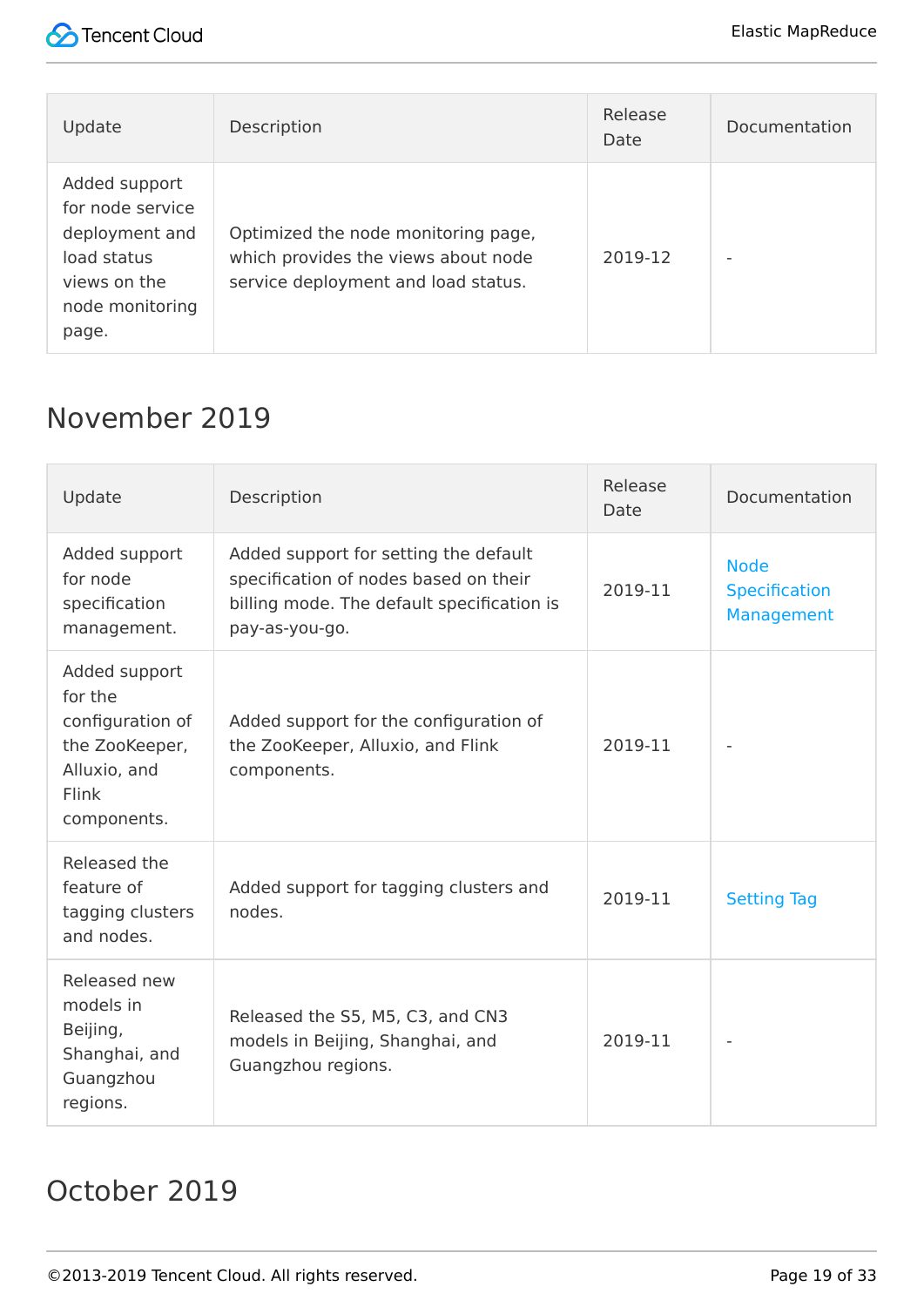

| Update       | Description                      | Release<br>Date | Documentation  |
|--------------|----------------------------------|-----------------|----------------|
| Released EMR | Released EMR v3.0.0 with updated | 2019-10         | Component      |
| v3.0.0.      | versions of major components.    |                 | <b>Version</b> |

#### September 2019

| Update                                                       | Description                                                                                                                                                             | Release<br>Date | Documentation |
|--------------------------------------------------------------|-------------------------------------------------------------------------------------------------------------------------------------------------------------------------|-----------------|---------------|
| Added full<br>support for<br><b>TencentCloud</b><br>API 3.0. | Added full support for TencentCloud API<br>3.0. Standardized the output/input<br>parameters of certain existing v3.0 APIs.<br>Added full support for v2.0 APIs in v3.0. | 2019-09         |               |
| Modified<br>console<br>configuration.                        | Disused the escape feature for special<br>characters.                                                                                                                   | 2019-09         |               |
| Added support<br>for CM alarm<br>policy<br>configuration.    | Added support for configuring alarm<br>policies in CM (in the Elastic MapReduce<br>product category) for key metrics for<br>node and service monitoring.                | 2019-09         |               |

#### August 2019

| Update                                                | Description                                                                                                                                                                                 | Release<br>Date | Documentation                    |
|-------------------------------------------------------|---------------------------------------------------------------------------------------------------------------------------------------------------------------------------------------------|-----------------|----------------------------------|
| Released the<br>software<br>configuration<br>feature. | Added support for software configuration,<br>which enables you to create a cluster<br>with custom component parameters. The<br>feature of accessing external clusters<br>was added as well. | 2019-08         | <b>Software</b><br>Configuration |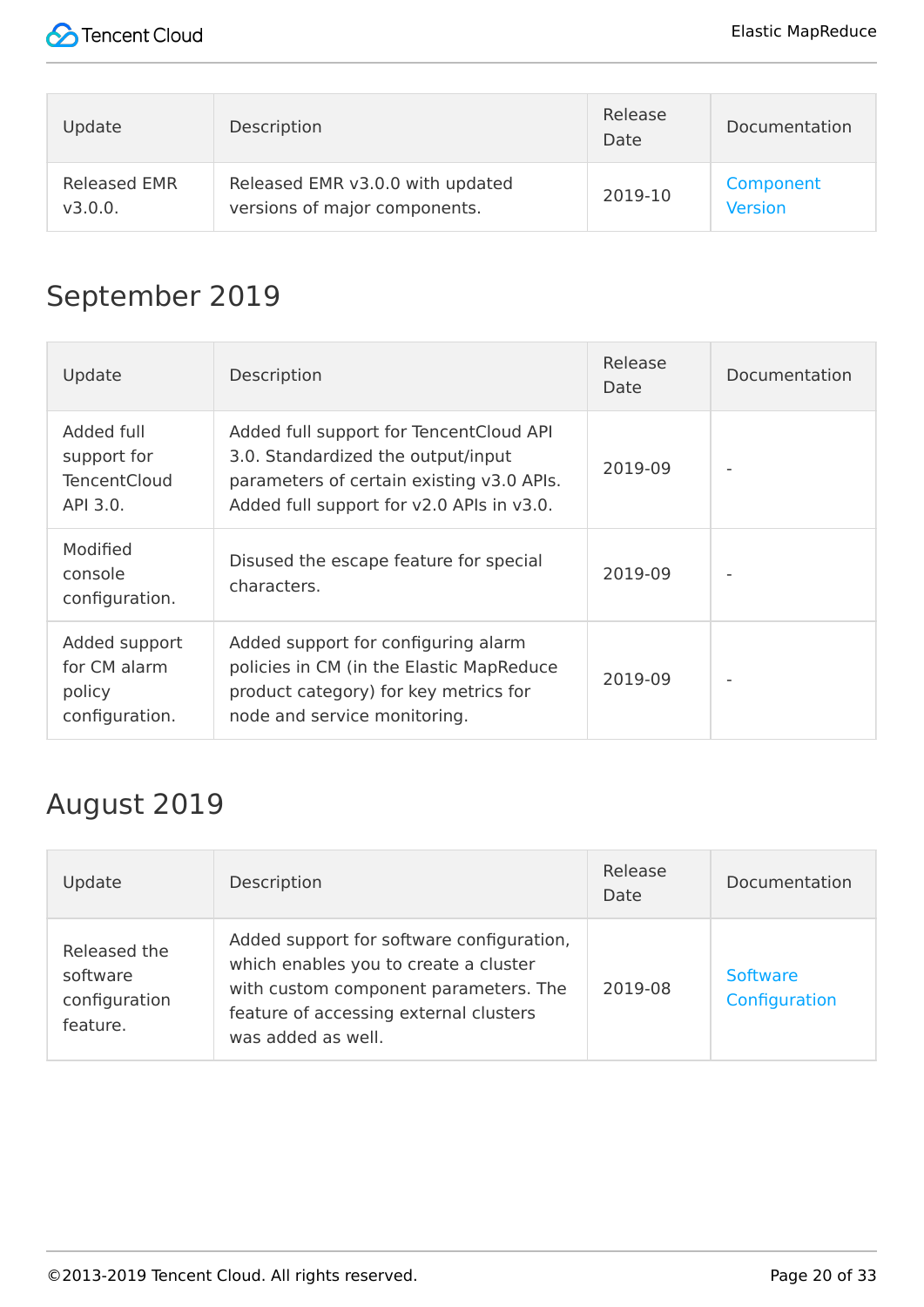

| Update                                                                                          | Description                                                                                      | Release<br>Date | Documentation |
|-------------------------------------------------------------------------------------------------|--------------------------------------------------------------------------------------------------|-----------------|---------------|
| Added support<br>for configuring<br>the remote<br>login port when<br>you purchase a<br>cluster. | Added support for enabling or disabling<br>the remote login port when you purchase<br>a cluster. | 2019-08         |               |
| Added support<br>for mounting<br>multiple cloud<br>disks to a new<br>cluster.                   | Added support for mounting multiple<br>cloud disks to a new cluster.                             | 2019-08         |               |
| Released the<br>feature of<br>scaling<br>specified<br>components.                               | Added support for scaling specified<br>components.                                               | 2019-08         |               |
| Added<br>monitoring<br>metrics.                                                                 | Added new monitoring metrics for the<br>Spark, Hive, Presto, and ZooKeeper<br>components.        | 2019-08         |               |

# July 2019

| Update                                                             | Description                                                                                                                                     | Release<br>Date | Documentation         |
|--------------------------------------------------------------------|-------------------------------------------------------------------------------------------------------------------------------------------------|-----------------|-----------------------|
| Released the<br>feature of<br>HBase table-<br>level<br>monitoring. | Added support for HBase table-level<br>monitoring, which covers the number of<br>read and write requests and storage of<br>each table in HBase. | 2019-07         | <b>Service Status</b> |
| Released EMR in<br>new regions.                                    | Added support for the Singapore,<br>Mumbai, and Chengdu regions.                                                                                | 2019-07         |                       |
| Released new<br>models.                                            | Released the Standard S4 and Standard<br>Network-Optimized SN3ne models in<br>Beijing, Shanghai, and Guangzhou<br>regions.                      | 2019-07         |                       |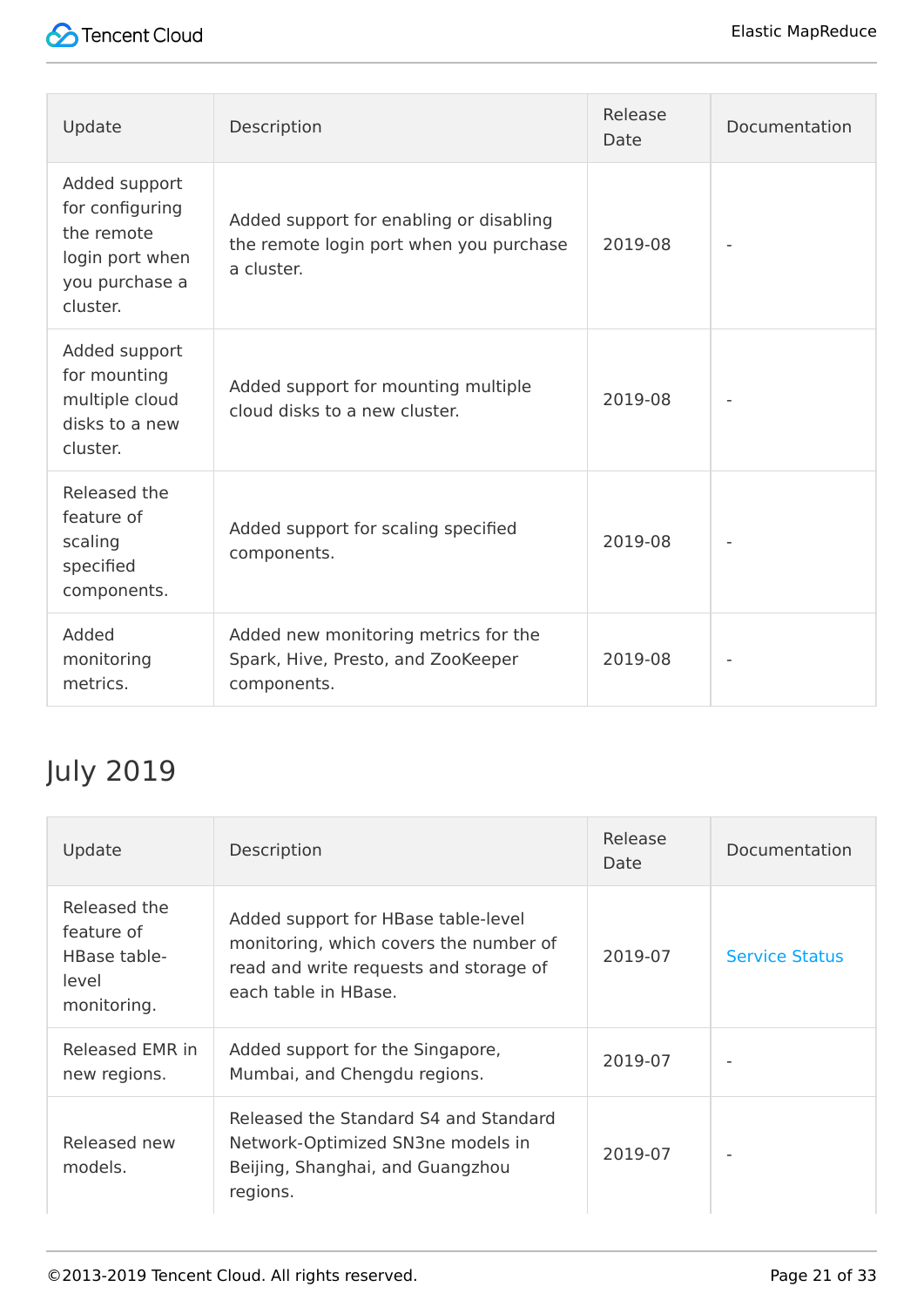



| Update                                                                                             | Description                                                                            | Release<br>Date | Documentation |
|----------------------------------------------------------------------------------------------------|----------------------------------------------------------------------------------------|-----------------|---------------|
| Optimized the<br>interactions of<br>monitoring<br>pages and<br>added new<br>monitoring<br>metrics. | Optimized the interactions of monitoring<br>pages and added new monitoring<br>metrics. | 2019-07         |               |
| Optimized<br>WebUI proxy<br>address.                                                               | Optimized WebUI proxy address.                                                         | 2019-07         |               |

#### June 2019

| Update                                                                                           | Description                                                                 | Release<br>Date | Documentation                      |
|--------------------------------------------------------------------------------------------------|-----------------------------------------------------------------------------|-----------------|------------------------------------|
| Released the<br>feature of<br>accessing<br>external<br>clusters.                                 | Added support for accessing external<br>clusters.                           | 2019-06         |                                    |
| Released the<br>feature of<br>setting<br>bootstrap<br>actions.                                   | Added support for setting bootstrap<br>actions.                             | 2019-06         | <b>Bootstrap</b><br><b>Actions</b> |
| Released the<br>feature of<br>delivering<br>component<br>parameter<br>configuration to<br>nodes. | Added support for delivering component<br>parameter configuration to nodes. | 2019-06         |                                    |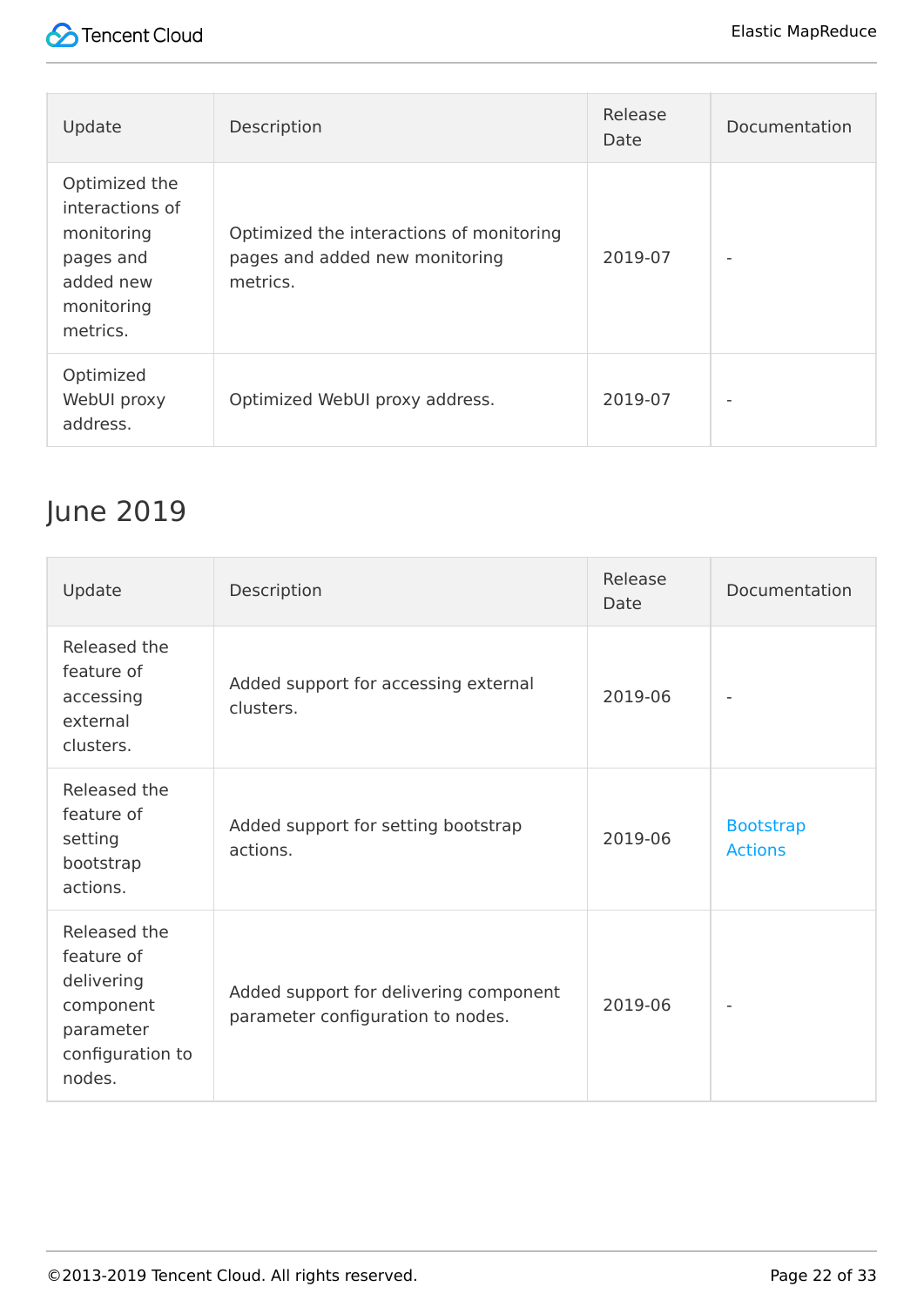

| Update                                                                    | Description                                                | Release<br>Date | Documentation                    |
|---------------------------------------------------------------------------|------------------------------------------------------------|-----------------|----------------------------------|
| Released the<br>feature of<br>rolling back<br>parameter<br>configuration. | Added support for rolling back parameter<br>configuration. | 2019-06         | Configuration<br><b>Rollback</b> |

#### May 2019

| Update                                                                     | Description                                                                                                                                                                                                                                                     | Release<br>Date | Documentation                                      |
|----------------------------------------------------------------------------|-----------------------------------------------------------------------------------------------------------------------------------------------------------------------------------------------------------------------------------------------------------------|-----------------|----------------------------------------------------|
| <b>Released EMR</b><br>V2.1.0.                                             | Released EMR v2.1.0 with updated<br>versions of main components.                                                                                                                                                                                                | 2019-05         | Component<br><b>Version</b>                        |
| Added support<br>for Kerberos<br>security<br>clusters.                     | Added support for creating security<br>clusters. The open source components in<br>clusters are launched in Kerberos<br>security mode. In this security<br>environment, only authenticated clients<br>can access the services (such as HDFS)<br>of the clusters. | 2019-05         | <b>Kerberos</b><br><b>Introduction</b>             |
| Optimized<br>monitoring<br>metrics.                                        | Optimized the Node, HDFS, YARN, and<br>HBase monitoring metrics.                                                                                                                                                                                                | 2019-05         | <b>Node</b><br><b>Monitoring</b><br><b>Metrics</b> |
| Optimized the<br>style of console.                                         | Improved the style of console for a better<br>interactive experience.                                                                                                                                                                                           | 2019-05         |                                                    |
| Optimized CVM<br>and TencentDB<br>naming.                                  | Optimized CVM and TencentDB naming<br>with the EMR cluster serial number for<br>easier locating of cluster information.                                                                                                                                         | 2019-05         |                                                    |
| Changed the<br>setting of public<br>IPs of master<br>nodes to<br>optional. | Changed the setting of public IPs of<br>master nodes to optional.                                                                                                                                                                                               | 2019-05         |                                                    |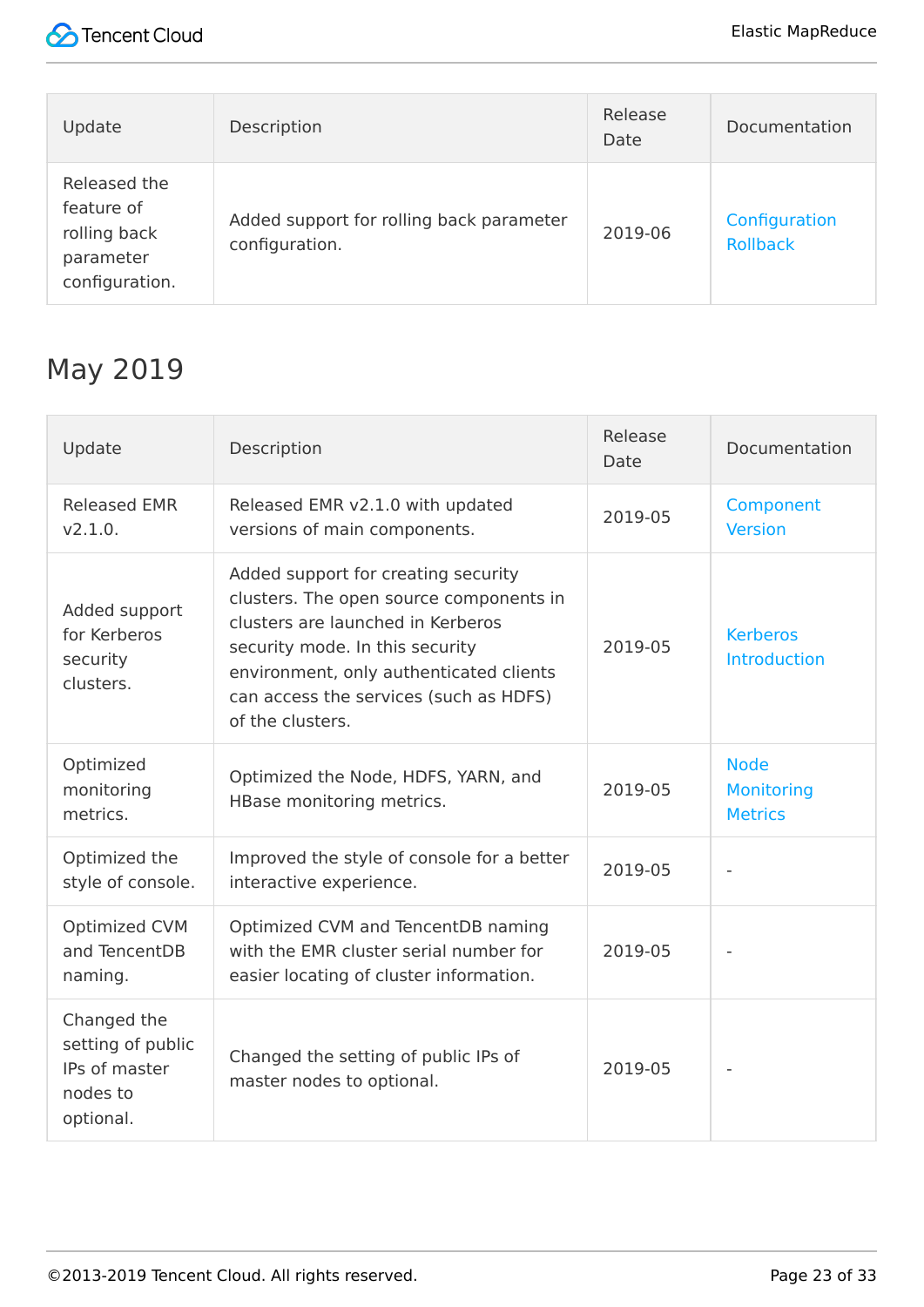

| Update                                                                    | Description                                                          | Release<br>Date | Documentation |
|---------------------------------------------------------------------------|----------------------------------------------------------------------|-----------------|---------------|
| Released the<br>feature of<br>adjusting the<br>number of<br>common nodes. | Added support for adjusting the number<br>of common nodes as needed. | 2019-05         |               |

#### March 2019

| Update                                                         | Description                                                                                                                                                                              | Release<br>Date | Documentation                   |
|----------------------------------------------------------------|------------------------------------------------------------------------------------------------------------------------------------------------------------------------------------------|-----------------|---------------------------------|
| Released new<br>models.                                        | Released the I3 model in Beijing,<br>Shanghai, and Guangzhou regions. This<br>model is included in the CVM allowlist,<br>and you can purchase it only if you are in<br>the 13 allowlist. | 2019-03         |                                 |
| Released EMR in<br>a new region.                               | Made the purchase of EMR clusters<br>available in the Silicon Valley region.                                                                                                             | 2019-03         |                                 |
| Added support<br>for router<br>nodes.                          | Added support for router nodes, which<br>are mainly used to relieve the load of<br>master nodes and as task submitters.                                                                  | 2019-03         | Node Type<br><b>Description</b> |
| Released the<br>feature of<br>adjusting node<br>configuration. | Added support for adjusting node<br>configuration. Nodes can be upgraded to<br>a higher configuration.                                                                                   | 2019-03         | Adjusting<br>Configuration      |

#### January 2019

| Update                                              | Description                                                      | Release<br>Date | Documentation                      |
|-----------------------------------------------------|------------------------------------------------------------------|-----------------|------------------------------------|
| Added new<br>components to<br>existing<br>clusters. | Added support for adding new<br>components to existing clusters. | 2019-01         | <b>Adding</b><br><b>Components</b> |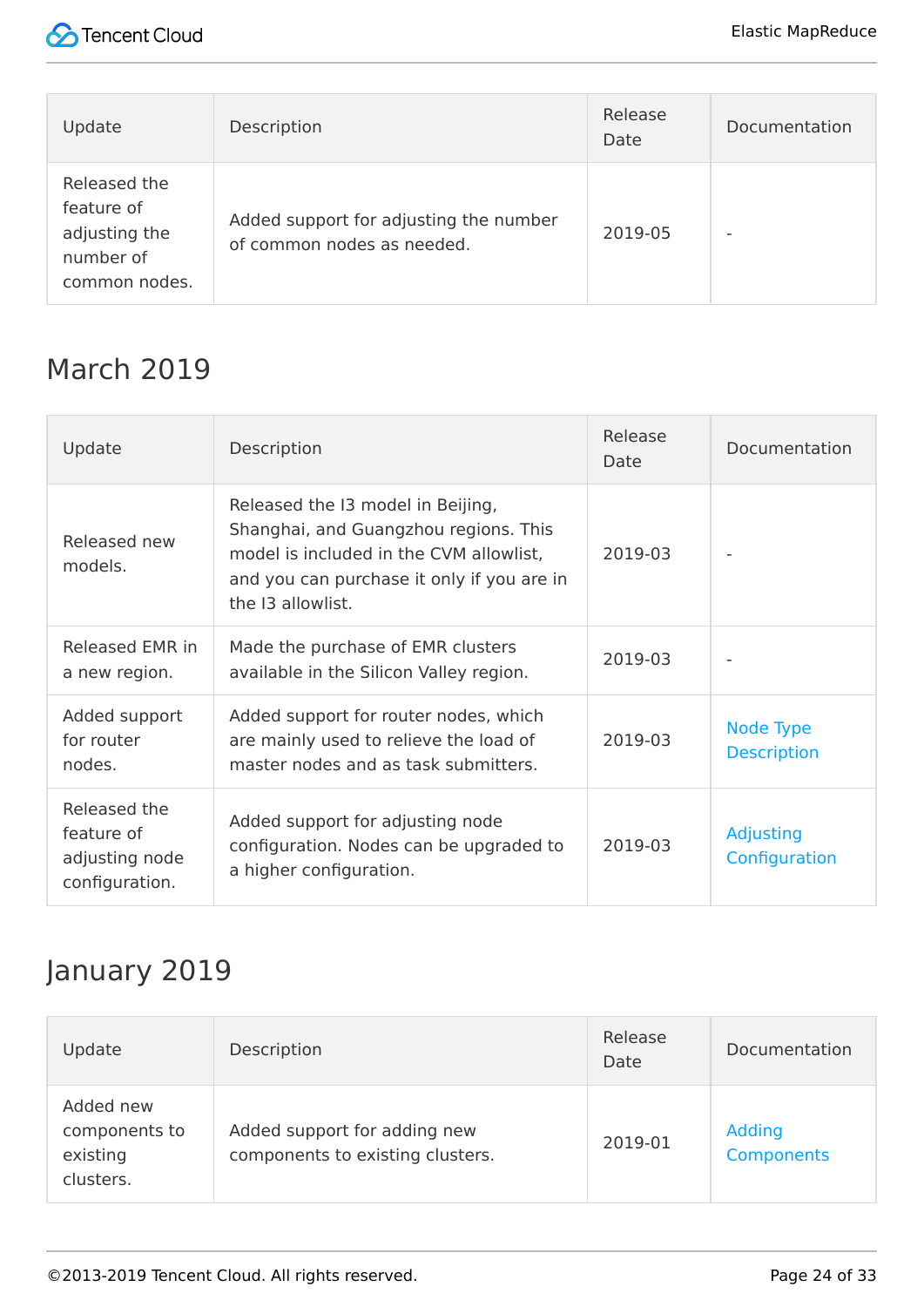# <span id="page-24-1"></span><span id="page-24-0"></span>Notices Notice for Apache Log4j 2 RCE Vulnerability

Last updated:2022-05-16 12:15:40

#### Vulnerability Description

Recently, Tencent Cloud has noticed that the remote code execution vulnerability in Apache Log4j 2 has been disclosed. There is a JNDI injection vulnerability in Log4j 2, which can be triggered when the program logs the user-input data. It can be exploited to run any code on the target server. For more information on the vulnerability, see [here](https://s.tencent.com/research/report/144).

#### Impact

Components in EMR such as Flink, Hive, Ranger, Presto, Oozie, Knox, Storm, and Druid are affected by this vulnerability. If you are affected, fix it as instructed below.

#### Solution

Replace the Log4j 2 package with a safe version. Affected versions: Apache Log4j2 2.0–2.15.0-rc1. Safe versions: Apache Log4j 2.17.1.

#### Fix Command

1. Run the fix command in the standard EMR directory: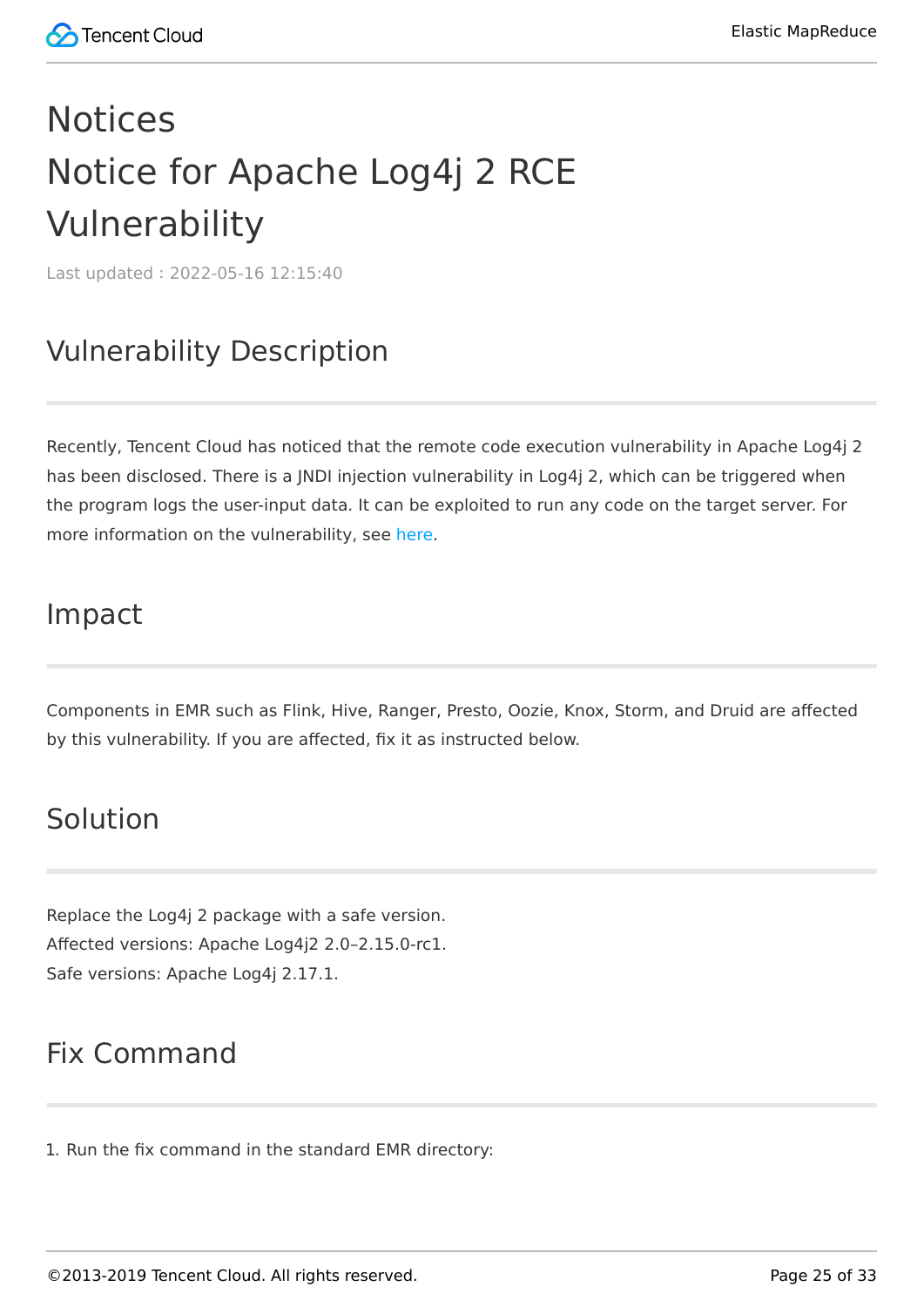wget https://image-repo-gz-1259353343.cos.ap-guangzhou.myqcloud.com/userpatches/common/fix-log4j2.sh -O fix-log4j2.sh && bash -x fix-log4j2.sh /usr/local/service

- 2. Fix the JAR packages in the cache directory when running the task.
	- Make sure that there are no problematic JAR packages in the submitted task; otherwise, they will be cached again in the task submitted next time.
	- Directly delete the problematic JAR packages in the directory.

/data/emr/yarn/local/filecache/ /data/emr/yarn/local/usercache/ /data1/emr/yarn/local/filecache/ /data1/emr/yarn/local/usercache/ /data2/emr/yarn/local/filecache/ /data2/emr/yarn/local/usercache/

The above lists the information of only three data disks, where the number following `/data` is the data disk index. You need to clear the corresponding files in the `/data` directory of all data disks.

3. Run the following command to fix non-standard directories (directories other than /usr/local/service ).

EXTRA\_DISRUPTOR\_DIR=/path/to/other bash fix-log4j2.sh /path/to/other

4. Fix in other scenarios.

Upgrade the six JAR packages related to the vulnerability: log4j-api, log4j-core, log4j-jul, log4j-slf4jimpl, log4j-web, and disruptor. If such a package doesn't exist, you don't need to replace it.

#### Service Restart and Grayscale Fix

- 1. Perform a fix on a node in the cluster.
	- Restart the Flink, Spark, Hive, Ranger, Presto, Oozie, Storm, Impala, Knox, and Druid services on the node.
	- Restart all resident tasks, including Flink, Storm, and Spark tasks.
- 2. After confirming that everything is OK by restarting the services on the node, perform the fix on other nodes.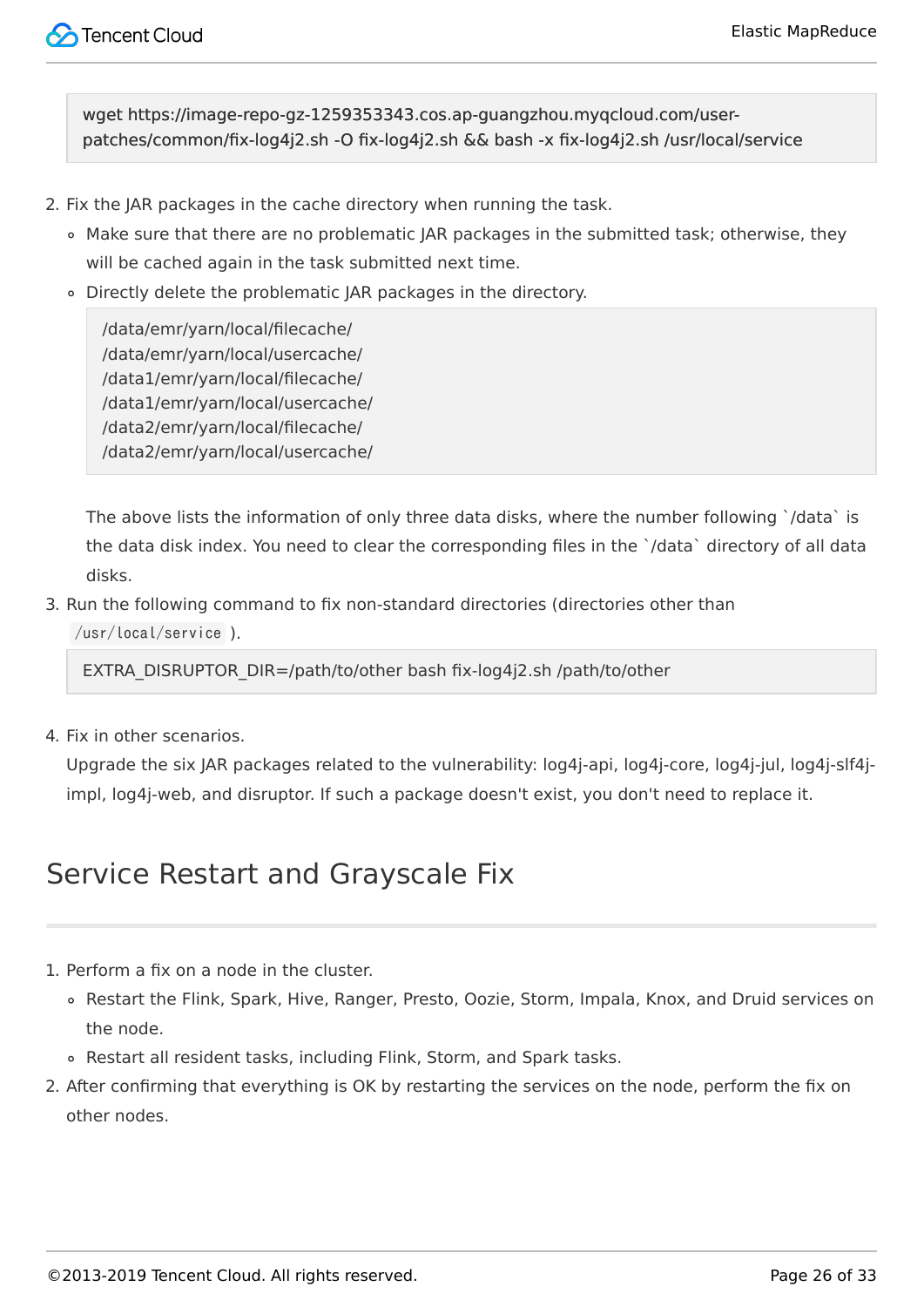#### Fix Process

- 1. Place the six fixed JAR packages in the fix-log4j directory of the execution directory.
- 2. Search for problematic packages in the target directory and replace the found ones with the six fixed JAR packages. The problematic JAR packages in the tar.gz and war packages, as well as the cache package in the /user/hadoop/share path on HDFS will be replaced at the same time.
	- $\circ$  Replace  $log4$ j-api,  $log4$ j-core,  $log4$ j-jul,  $log4$ j-slf4j-impl,  $log4$ j-web 2.0-2.17.1 with the 2.17.1 version.
	- Replace the versions earlier than disruptor-3.4.2.jar with the 3.4.2 version. Note that the disruptor needs to be replaced only for certain components.

#### Rollback Steps for Service Problems

You need to copy the problematic JAR packages back and delete the added latest JAR packages.

1. Decompress the backup file.

cd fix-log4j2 tar zxvf rm\_if\_no\_need\_to\_rollback.tar.gz.1639576622

Here, `1639576622` is a temporarily generated timestamp, and you need to find the corresponding file for decompression.

2. Copy the backup file back.

```
 cp -r ./root/fix-
log4j2/emr fix log4j bak 10812 1639576622/usr/local/service/* /usr/local/service/
```
Here, `10812 1639576622` is the number temporarily generated during execution, and you need to find the corresponding file for copying.

3. Delete the added latest Log4j JAR packages.

find /usr/local/service/ -name log4j-api-2.17.1.jar | xargs -n1 -l{ } rm -f { } find /usr/local/service/ -name  $log4$ j-web-2.17.1.jar | xargs -n1 -l{ } rm -f { } find /usr/local/service/ -name  $log4$ j-jul-2.17.1.jar | xargs -n1 -l{} rm -f {} find /usr/local/service/ -name  $log4$ j-slf4j-impl-2.17.1.jar | xargs -n1 -l{} rm -f {} find /usr/local/service/ -name  $log4$ j-core-2.17.1.jar | xargs -n1 -l{ } rm -f { }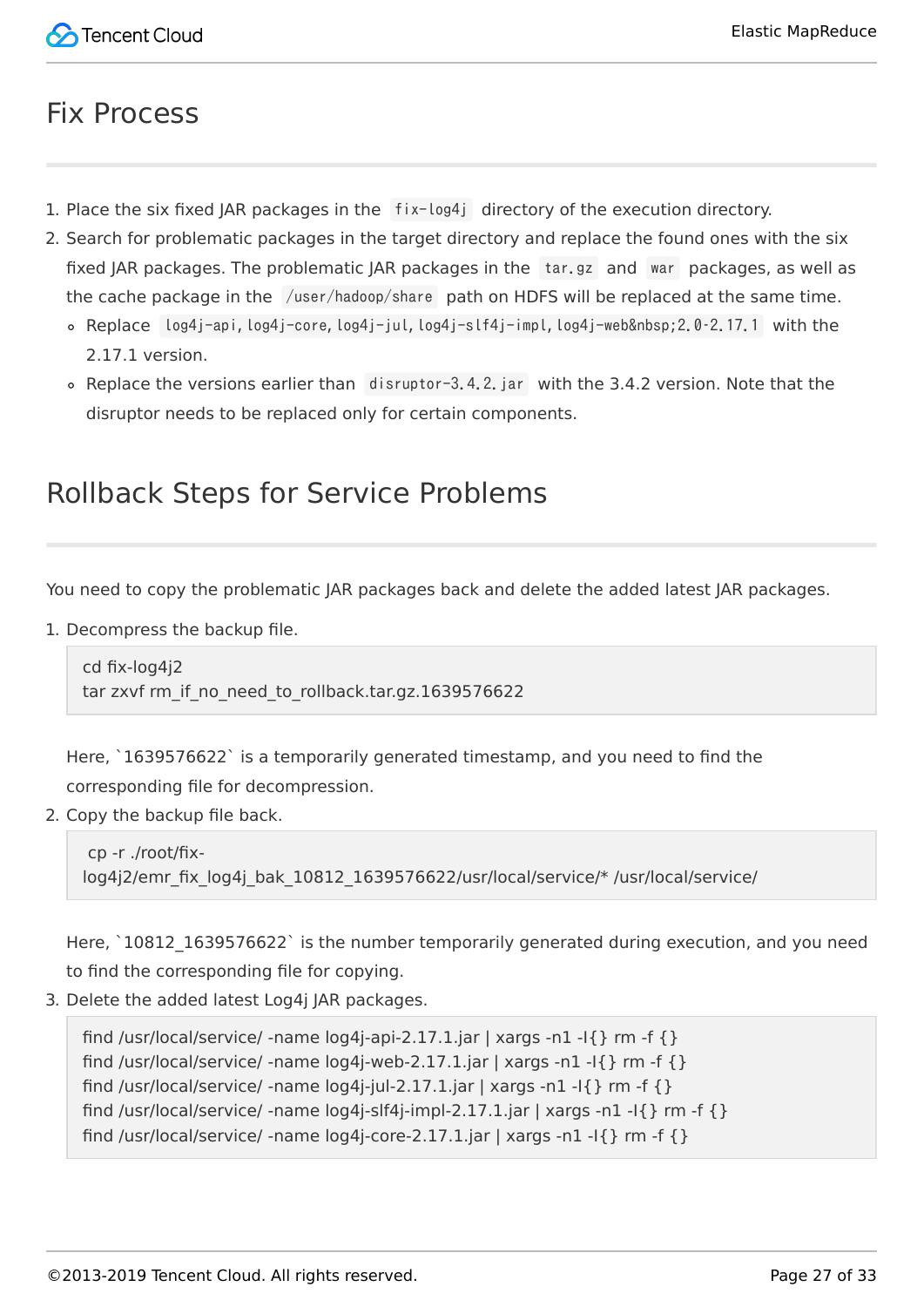

4. To roll back in the /path/to/other directory, replace /usr/local/service/ with /path/to/other .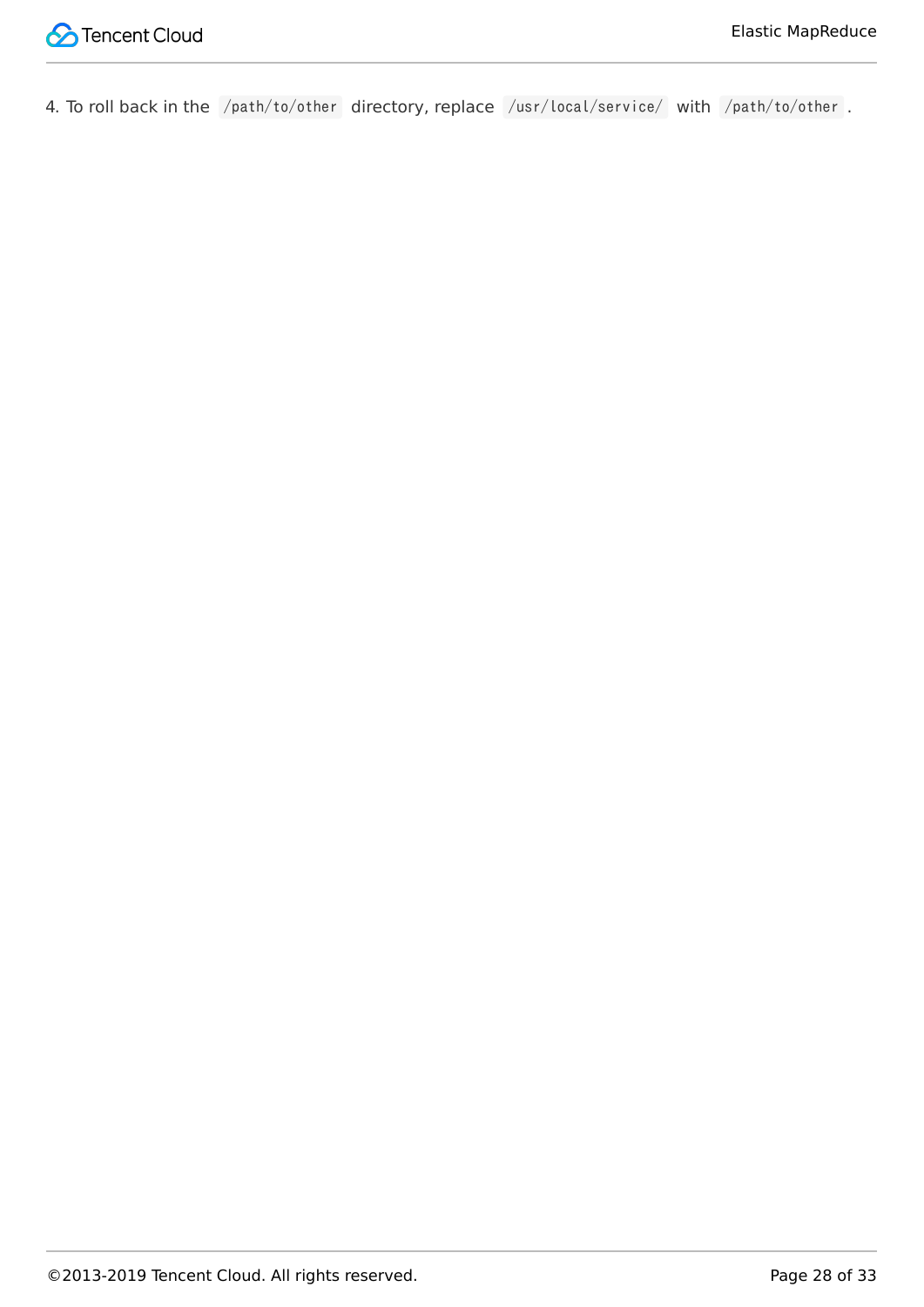# <span id="page-28-0"></span>Alarm Policy Migration

Last updated:2021-04-09 10:21:51

### Background

Elastic MapReduce upgraded its server and component service monitoring items on September 10, 2019. A new policy type "Elastic MapReduce" has been added, which covers hundreds of monitoring metrics. You can configure alarm policies under the **[Elastic MapReduce](https://intl.cloud.tencent.com/document/product/248/36845)** policy type in Cloud Monitor. **The original policy type "EMR" will be deprecated at 23:00 on March 30, 2021,** and all the configured "EMR" alarm policies will be invalidated. To add new alarm policies, please configure under the "Elastic MapReduce" policy type.

#### **Comparison of "EMR" and "Elastic MapReduce" policy types:**

| Policy Type                 | Metric Coverage                                                               | Support and Maintenance                                                      |
|-----------------------------|-------------------------------------------------------------------------------|------------------------------------------------------------------------------|
| <b>EMR</b>                  | Cluster alarming<br>$\bullet$<br>(12 metrics)<br>Node alarming (8<br>metrics) | It will be deprecated at 23:00 on April 9, 2021 and no<br>longer maintained. |
| <b>Elastic</b><br>MapReduce | • Server monitoring<br>Service monitoring<br>Cluster monitoring               | It was released on September 10, 2019 and will be<br>maintained.             |

#### **Note**:

The "Elastic MapReduce" policy type covers all the metrics of the "EMR" policy type. For details, please see [Comparison of New and Original Metrics](#page-29-0).

#### Alarm Policy Migration

After the "EMR" policy type is deprecated, the system will automatically migrate existing alarm policies under the "EMR" policy type to the "Elastic MapReduce" policy type. Please see further notifications for specific rules and verification methods.

#### **Note**: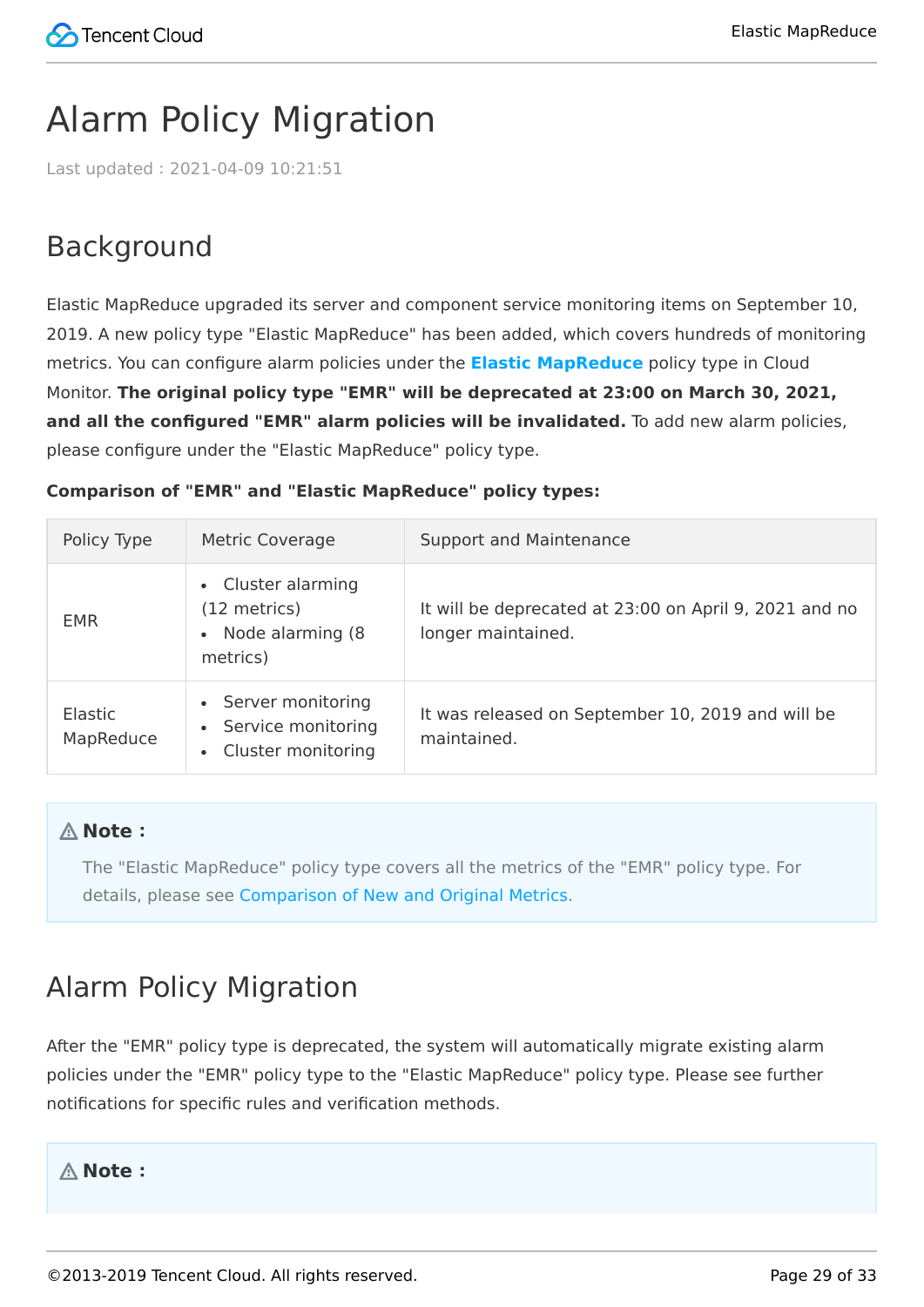A few users might need to migrate them manually.

#### **Steps for manual migration are as follows:**

1. Sort out exiting alarm metrics and policies.

Log in to the [Cloud Monitor console,](https://console.cloud.tencent.com/monitor/overview) select **Alarm Management** > **Alarm Configuration** > **Alarm Policy** on the left sidebar, click **Advanced Filter**, select any sub-type of the "EMR" policy type in **Policy Type**, search for related alarm policies, and download them. Repeat this step to download the alarm policies under other sub-types of the "EMR" policy type.

| <b>Cloud Monitoring</b>                           | Alarm Policy @ New Version Guide |                                                                                               |                                                       |                                |                                                        |                                              | Alarm Policy User Guide [2] |
|---------------------------------------------------|----------------------------------|-----------------------------------------------------------------------------------------------|-------------------------------------------------------|--------------------------------|--------------------------------------------------------|----------------------------------------------|-----------------------------|
| <b>Ell</b> Monitor Overview<br><b>B</b> Dashboard |                                  | 1. If you have any questions or suggestions, contact us via WeChat (Cloud Monitor Assistant). |                                                       |                                |                                                        |                                              |                             |
| <b>吕 Instance Group</b>                           | Create<br>Delete                 |                                                                                               |                                                       |                                |                                                        | <b>Advanced Filter</b><br>Enter a policy nam | $Q$ $\phi$ $\phi$ $\pm$     |
| Alarm Management<br>Alarm List                    | Monitor Type                     | Select monitor type                                                                           | Policy Type<br>$\mathbf{v}$                           | Select a monitoring type first | Alarm Object                                           | Select a monitoring type first               |                             |
| <b>&amp;</b> Alarm<br>Configuration               | User Group                       | User<br>Please select                                                                         | Default Policy Filter   Please select<br>$\mathbf{v}$ |                                | Detection Type Filtering Please select<br>$\mathbf{v}$ |                                              | $\mathbf{v}$                |
| <b>Alarm Policy</b><br><b>Custom Messages</b>     | Query                            |                                                                                               |                                                       |                                |                                                        |                                              |                             |

2. Configure alarm policies.

Click **Alarm Configuration** in the cluster list to go to the **Alarm Policy** page, click **Create**, select **Elastic MapReduce** in **Policy Type**, and configure an alarm policy according to one of the policies sorted out and downloaded in step 1. Repeat this step to configure other alarm policies. For more information on the configuration method, see [Configuring Alarms.](https://intl.cloud.tencent.com/document/product/1026/31120)

3. Verify the new alarm policies.

Verify that the "Elastic MapReduce" alarm policies are activated and can successfully trigger alarms. Set trigger thresholds in **Metric Alarm**, set recipient groups or recipients, and select receiving channels (email, SMS, or WeChat) for verification. Take memory zone percentage\ SO as an example: when the statistical period is five minutes, and the percentage is greater than or equal to 1% and lasts for five minutes, an alarm will be triggered once every five minutes.

4. Delete original alarm policies.

After verifying the new alarm policies, delete the original alarm policies configured under the "EMR" policy type. Select any sub-type of the "EMR" policy type in **Policy Type**, search for related alarm policies, and delete them. Repeat this step to delete the alarm policies under other subtypes of the "EMR" policy type.

If you encounter any issues during the migration, [submit a ticket](https://console.cloud.tencent.com/workorder/category) to us for help.

<span id="page-29-0"></span>

| <b>Original</b><br><b>Policy</b><br><b>Type</b> | <b>Metric/Event</b><br><b>Alarm</b> | <b>Original</b><br><b>Metric/Event</b><br><b>Name</b> | <b>New Policy</b><br><b>Type</b> | <b>New Metric/Event Name</b> |
|-------------------------------------------------|-------------------------------------|-------------------------------------------------------|----------------------------------|------------------------------|
|-------------------------------------------------|-------------------------------------|-------------------------------------------------------|----------------------------------|------------------------------|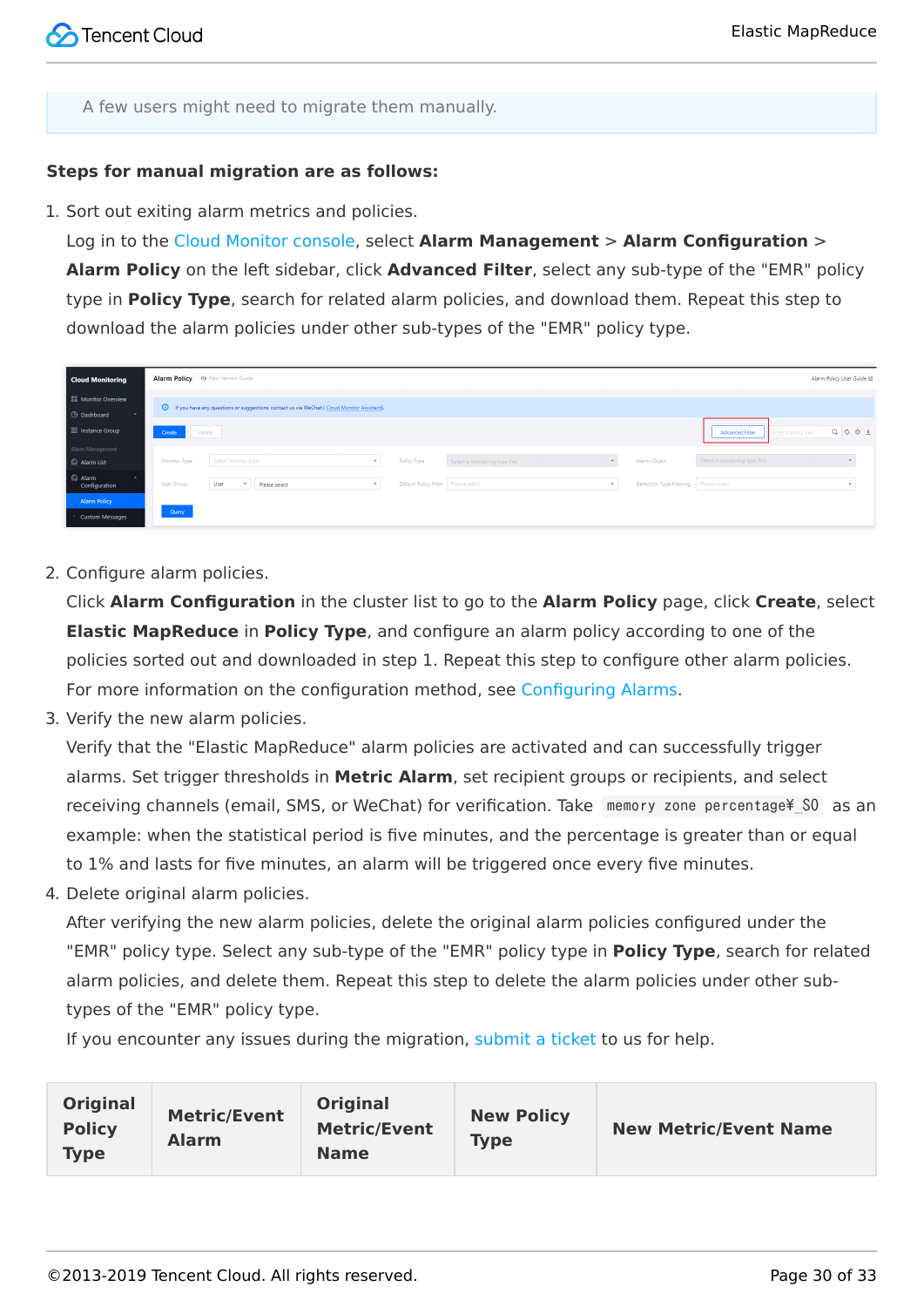

| <b>Original</b><br><b>Policy</b><br><b>Type</b> | <b>Metric/Event</b><br><b>Alarm</b> | <b>Original</b><br><b>Metric/Event</b><br><b>Name</b> | <b>New Policy</b><br><b>Type</b>           | <b>New Metric/Event Name</b>                   |
|-------------------------------------------------|-------------------------------------|-------------------------------------------------------|--------------------------------------------|------------------------------------------------|
| EMR-<br>cluster<br>alarm                        | Metric alarm                        | Used HDFS<br>storage space                            | Elastic<br>MapReduce-<br>HDFS-<br>overview | Cluster storage<br>capacity CapacityUsed       |
|                                                 | Metric alarm                        | <b>HDFS</b> storage<br>utilization                    | Elastic<br>MapReduce-<br>HDFS-<br>overview | HDFS storage space<br>utilization_capacityused |
|                                                 | Metric alarm                        | YARN app<br>blocks                                    | Elastic<br>MapReduce-<br>YARN-<br>overview | Applications_pending                           |
|                                                 | Metric alarm                        | <b>Failed YARN</b><br>apps                            | Elastic<br>MapReduce-<br>YARN-<br>overview | Applications_failed                            |
|                                                 | Metric alarm                        | Assigned<br>cluster CPU<br>cores                      | Elastic<br>MapReduce-<br>YARN-<br>overview | Cores_allocatedVirtualCores                    |
|                                                 | Metric alarm                        | <b>Cluster CPU</b><br>utilization                     | Elastic<br>MapReduce-<br>YARN-<br>overview | CPU utilization_usageRatio                     |
|                                                 | Metric alarm                        | Available<br>cluster<br>memory                        | Elastic<br>MapReduce-<br>YARN-<br>overview | Memory availableMB                             |
|                                                 | Metric alarm                        | Cluster<br>memory<br>utilization                      | Elastic<br>MapReduce-<br>YARN-<br>overview | Memory<br>utilization_usageRatio               |
|                                                 |                                     |                                                       |                                            |                                                |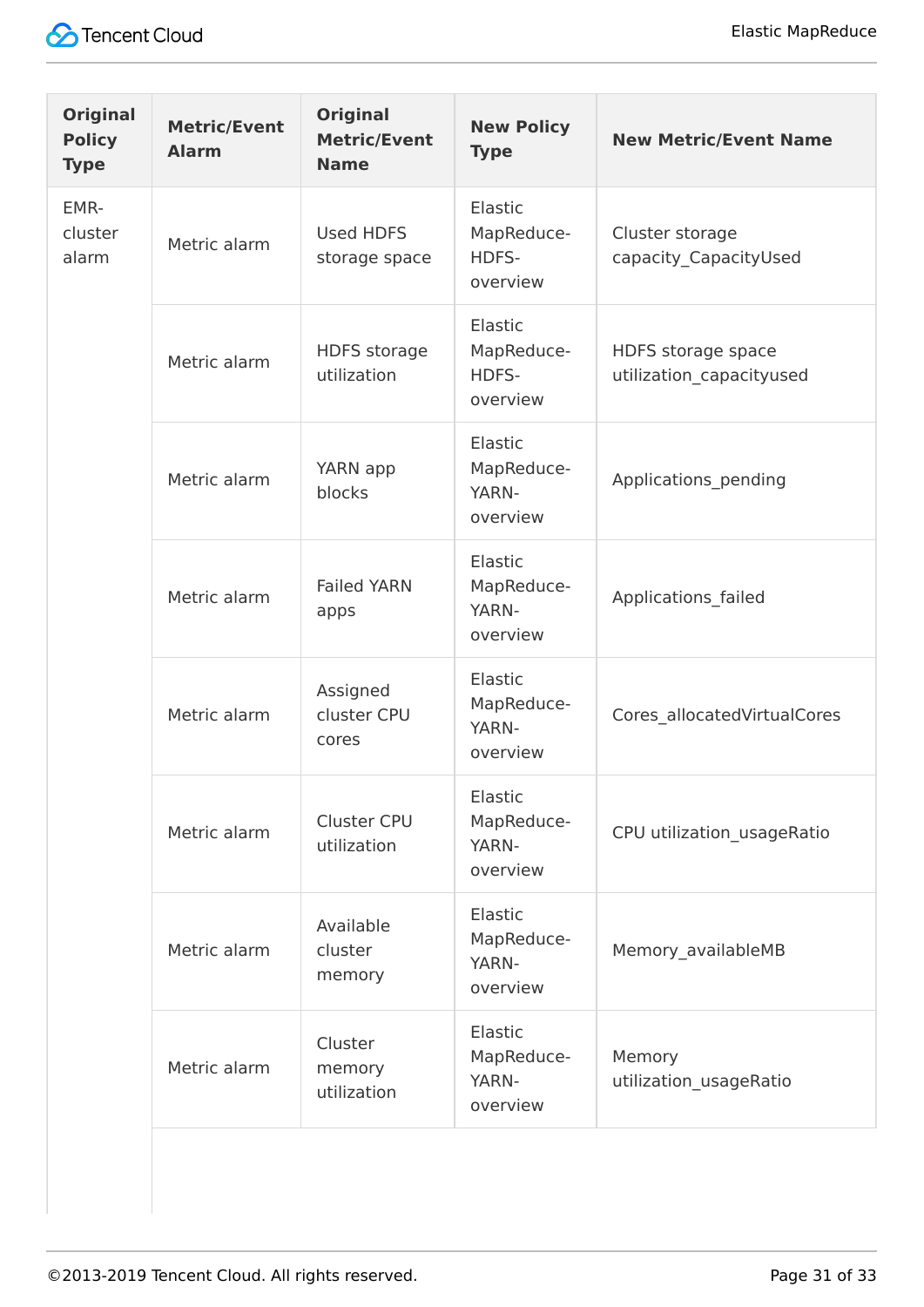| <b>Original</b><br><b>Policy</b><br><b>Type</b> | <b>Metric/Event</b><br><b>Alarm</b> | <b>Original</b><br><b>Metric/Event</b><br><b>Name</b> | <b>New Policy</b><br><b>Type</b>                          | <b>New Metric/Event Name</b>                     |
|-------------------------------------------------|-------------------------------------|-------------------------------------------------------|-----------------------------------------------------------|--------------------------------------------------|
|                                                 | Metric alarm                        | Cluster<br>container<br>blocks                        | Elastic<br>MapReduce-<br>YARN-<br>overview                | Containers_containersPending                     |
|                                                 | Metric alarm                        | <b>HBase</b><br>requests                              | Elastic<br>MapReduce-<br>HBASE-<br>overview               | <b>Total cluster</b><br>requests_clusterRequests |
|                                                 | Metric alarm                        | Time taken for<br>HBase sync                          | No longer<br>maintained                                   |                                                  |
|                                                 | Metric alarm                        | <b>HBase sync</b><br>log length                       | No longer<br>maintained                                   |                                                  |
|                                                 | Event alarm                         | Node<br>monitoring<br>heartbeat<br>missing            | Elastic<br>MapReduce-<br>server<br>monitoring-<br>network | Node monitoring heartbeat<br>missing             |
|                                                 | Event alarm                         | Process restart                                       | Elastic<br>MapReduce-<br>server<br>monitoring-<br>process | Process OOM                                      |
| EMR-<br>node<br>alarm                           | Metric alarm                        | Disk utilization                                      | Elastic<br>MapReduce-<br>server<br>monitoring-<br>disk    | Disk capacity<br>utilization used all            |
|                                                 | Metric alarm                        | Memory usage                                          | Elastic<br>MapReduce-<br>server<br>monitoring-<br>memory  | Memory usage_MemFree                             |
|                                                 | Metric alarm                        | Server restart                                        | No longer<br>maintained                                   | Server restart                                   |